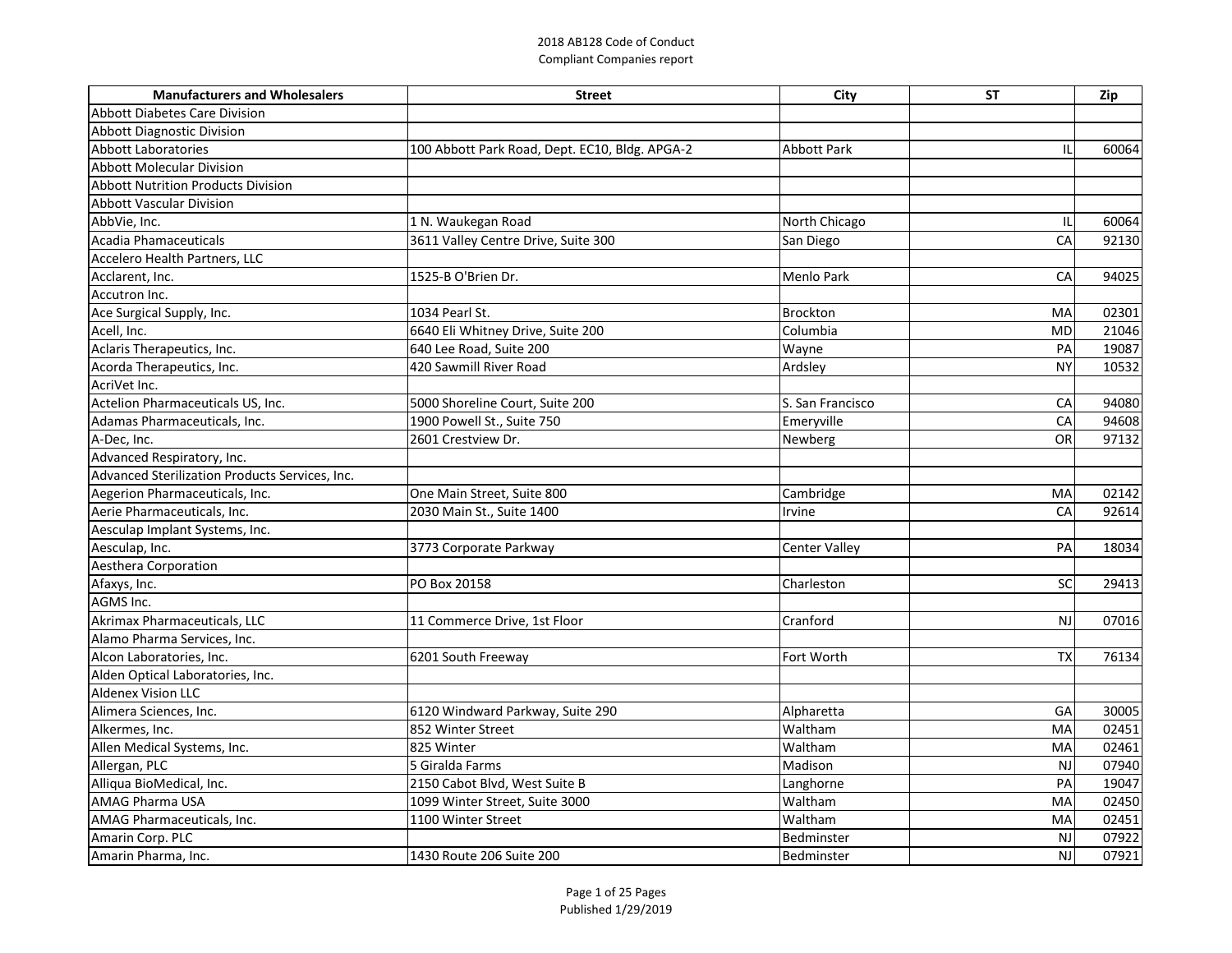| <b>Manufacturers and Wholesalers</b>                | <b>Street</b>                             | City                 | <b>ST</b> | Zip   |
|-----------------------------------------------------|-------------------------------------------|----------------------|-----------|-------|
| Amarin Pharmaceuticals Inc.                         |                                           |                      |           |       |
| Amarin Pharmaceuticals Ireland Ltd.                 | 1430 Route 206                            | Bedminster           | <b>NJ</b> | 07923 |
| <b>AMATECH Corporation</b>                          |                                           |                      |           |       |
| Amedra Pharmaceuticals LLC                          |                                           |                      |           |       |
| Amerisource Health Services Corp (dba American      |                                           |                      |           |       |
| Health Packaging)                                   | 2550 John Glenn Ave, Suite A              | <b>Columbus</b>      | OH        | 43217 |
| AmerisourceBergan Drug Corporation                  |                                           |                      |           |       |
| AmerisourceBergen Corporation                       | 1300 Morris Drive                         | Chesterbrook         | PA        | 19087 |
| AmerisourceBergen Drug Corporation                  |                                           |                      |           |       |
| AMF Support Surfaces, Inc.                          |                                           |                      |           |       |
| Amgen, Inc.                                         | 1 Amgen Center Drive                      | <b>Thousand Oaks</b> | CA        | 91320 |
| Amgen, USA                                          |                                           |                      |           |       |
| Amphastar Pharmaceuticals, Inc.                     | 11570 Sixth St.                           | Rancho Cucamnga      | CA        | 91730 |
| <b>AMS Sales, LLC</b>                               |                                           |                      |           |       |
| <b>Animas Corporation</b>                           |                                           |                      |           |       |
| Anodyne Medical Devices, Inc.                       |                                           |                      |           |       |
| Apollo Endosurgery, Inc.                            | 1120 S Capital of TX Hwy, Bldg 1, ste 300 | Austin               | <b>TX</b> | 78746 |
| ApoPharma USA Inc.                                  | 2400 N. Commerce Parkway                  | Weston               | FL        | 33326 |
| Applied Medical Distribution Corporation            | 22872 Avenida Empress                     | Rancho Santa Margar  | CA        | 92688 |
| <b>Applied Medical Resources Corporation</b>        | 22872 Avenida Empress                     | Rancho Santa Margar  | CA        | 92688 |
| Apria Healthcare, Inc                               | 26220 Enterprise Court                    | Lake Forest          | CA        | 92630 |
| Aqua Pharmaceuticals                                | 707 Eagleview Blvd, Suite 200             | Exton                | PA        | 19341 |
| Aribex, Inc.                                        | 1717 West Collins Avenue                  | Orange               | CA        | 92867 |
| Armstrong Pharmaceuticals, Inc.                     |                                           |                      |           |       |
| Arthrex, Inc.                                       | 1370 Creekside Blvd                       | Naples               | FL        | 34108 |
| <b>Ascend Therapeutics, US LLC</b>                  | 607 Herndon Parkway, Suite 110            | Herndon              | <b>VA</b> | 20170 |
| Ascension Orthopedics, Inc.                         |                                           |                      |           |       |
| ASD Specialty Healthcare, Inc. (dba Oncology Supply |                                           |                      |           |       |
| and Besse Medical)                                  |                                           |                      |           |       |
| Aspen Surgical Products Holdings, Inc.              |                                           |                      |           |       |
| Aspen Surgical Products, Inc.                       |                                           |                      |           |       |
| Astellas Pharma US, Inc.                            | One Astellas Way                          | Northbrook           |           | 60062 |
| Asthmatx, Inc.                                      |                                           |                      |           |       |
| AstraZenca LP                                       | 1800 Concord Pike                         | Wilmington           | DE        | 19850 |
| AstraZenca Pharmaceuticals LP                       | 1800 Concord Pike                         | Wilmington           | DE        | 19850 |
| Astute Medical, Inc.                                | 3550 General Atomics Court, Bldg. 2       | San Diego            | CA        | 92121 |
| Aton Pharma, Inc.                                   |                                           |                      |           |       |
| Atos Medical, Inc.                                  | 11390 W Theodore Trecker Way              | <b>West Allis</b>    | WI        | 53214 |
| AtriCure Europe B.V., Inc.                          |                                           |                      |           |       |
| AtriCure Germany GmbH.                              |                                           |                      |           |       |
| AtriCure Hong Kong Limited, Inc.                    |                                           |                      |           |       |
| AtriCure LLC                                        |                                           |                      |           |       |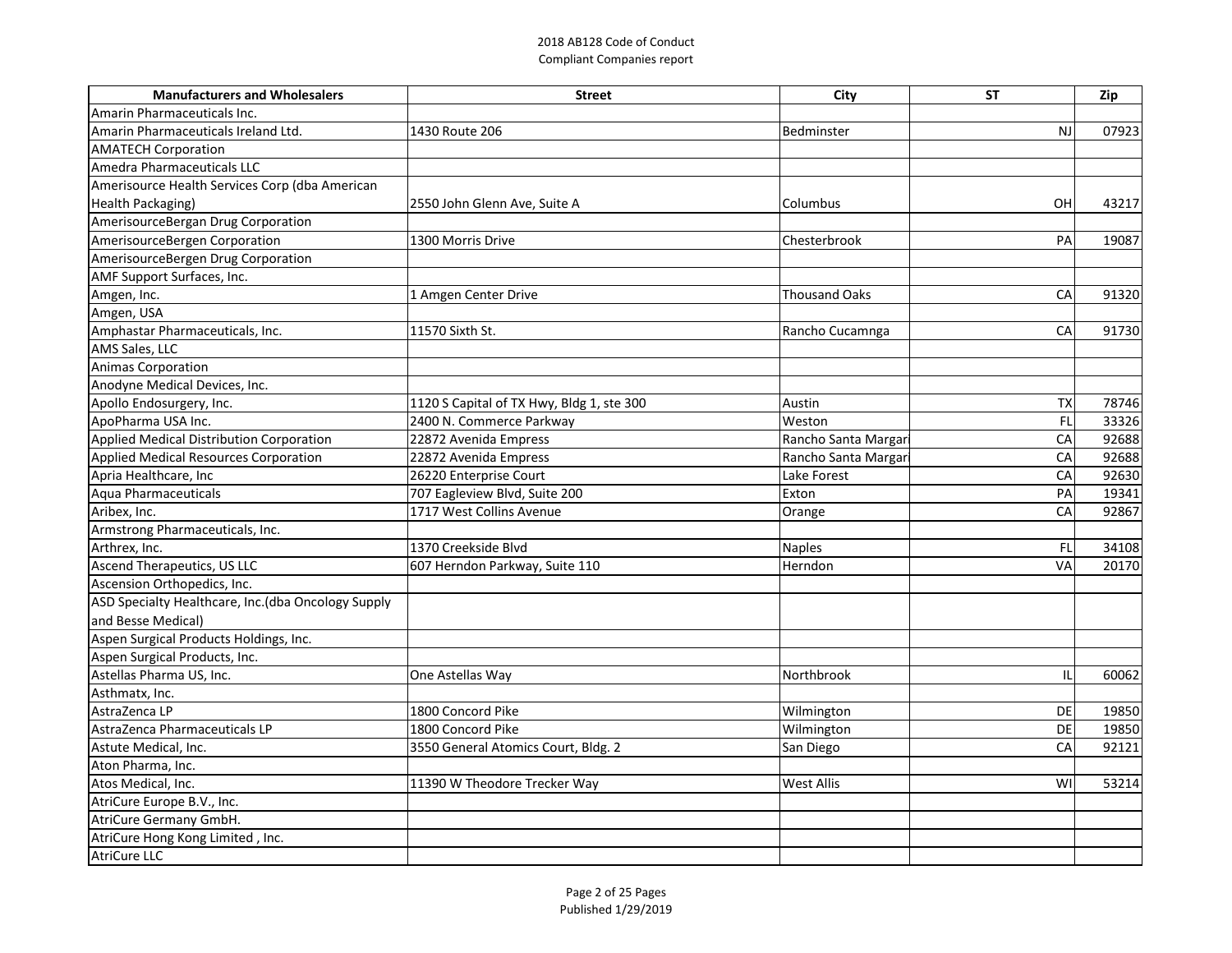| <b>Manufacturers and Wholesalers</b>            | <b>Street</b>                          | City              | <b>ST</b> | Zip   |
|-------------------------------------------------|----------------------------------------|-------------------|-----------|-------|
| AtriCure Spain S.L.                             |                                        |                   |           |       |
| AtriCure, Inc.                                  | 7555 Innovation Way                    | Mason             | OH        | 45040 |
| Audrey Enterprise, LLC                          |                                        |                   |           |       |
| Avanir Pharmaceuticals                          | 30 Enterprise, Suite 400               | Aliso Viejo       | CA        | 92656 |
| Avid Radiopharmaceuticals, Inc.                 |                                        |                   |           |       |
| Avrio Health L.P. (formerly Purdue Products LP) | One Stamford Forum / 201 Tresser Blvd. | Stamford          | <b>CT</b> | 06901 |
| <b>AYTU Bioscience</b>                          | 373 Inverness Parkway, Suite 206       | Englewood         | CO        | 80112 |
| Azeo Processing, Inc.                           |                                        |                   |           |       |
| <b>B&amp;B Pharmaceuticals, Inc.</b>            | 8591 Prairie Train Drive Ste C-60-     | Englewood         | CO        | 80112 |
| <b>B&amp;L Financial Holdings Corp.</b>         |                                        |                   |           |       |
| B. Braun Interventional Systems, Inc.           | 824 Twelfth Avenue                     | Bethlehem         | PA        | 18018 |
| B. Braun Medical, Inc.                          | 824 Twelfth Avenue                     | Bethlehem         | PA        | 18018 |
| B+L Diagnostics, Inc.                           |                                        |                   |           |       |
| Bard Access Systems, Inc.                       |                                        |                   |           |       |
| Bard Medical Division                           |                                        |                   |           |       |
| Bard Peripheral Vascular, Inc.                  |                                        |                   |           |       |
| Bausch & Lomb China, Inc.                       |                                        |                   |           |       |
| Bausch & Lomb Holdings Incorporated             |                                        |                   |           |       |
| Bausch & Lomb Incorporated                      |                                        |                   |           |       |
| Bausch & Lomb International Inc.                |                                        |                   |           |       |
| Bausch & Lomb Luxembourg S.a.r.l. - US Branch   |                                        |                   |           |       |
| Bausch & Lomb Pharma Holdings Corp.             |                                        |                   |           |       |
| Bausch & Lomb Realty Corporation                |                                        |                   |           |       |
| Bausch & Lomb South Asia, Inc.                  |                                        |                   |           |       |
| Bausch & Lomb Technology Corporation            |                                        |                   |           |       |
| <b>Bausch Foundation</b>                        |                                        |                   |           |       |
| <b>Baxter Healthcare Corporation</b>            | One Baxter Parkway                     | Deerfield         |           | 60015 |
| <b>Bayer Consumer Heath Division</b>            |                                        |                   |           |       |
| Bayer Crop Science, Animal Health Business      |                                        |                   |           |       |
| Bayer Healthcare Pharmaceuticals, Inc.          |                                        |                   |           |       |
| Bayer US, LLC                                   | 100 Bayer Boulevard                    | Whippany          | <b>NJ</b> | 07981 |
| Beckman Coulter, Inc.                           | 250 S. Kraemer Boulevard               | <b>Brea</b>       | CA        | 92821 |
| Beijing Montagne Medical Device Co. Ltd. China  |                                        |                   |           |       |
| Biocomp Pharma, Inc.                            |                                        |                   |           |       |
| Biocompatibles, Inc.                            | 300 Barr Harbor Drive, Suite 810       | West Conshohocken | PA        | 19428 |
| BioDelivery Sciences International, Inc.        | 4131 ParkLake Ave, Suite 225           | Raleigh           | <b>NC</b> | 27526 |
| Biogen, Inc.                                    | 225 Binney St.                         | Cambridge         | MA        | 01242 |
| BioHorizons Implant Systems, Inc.               | 2300 Riverchase Center                 | Birmingham        | AL        | 35242 |
| Biologics, Inc. (Pharmacy)                      |                                        |                   |           |       |
| BioMarin Pharmaceutical, Inc.                   | 105 Digital Drive                      | Novato            | CA        | 94949 |
| BioMedical Enterprises, Inc.                    |                                        |                   |           |       |
| Biomet 3i Australia Pty. Ltd. Australia         |                                        |                   |           |       |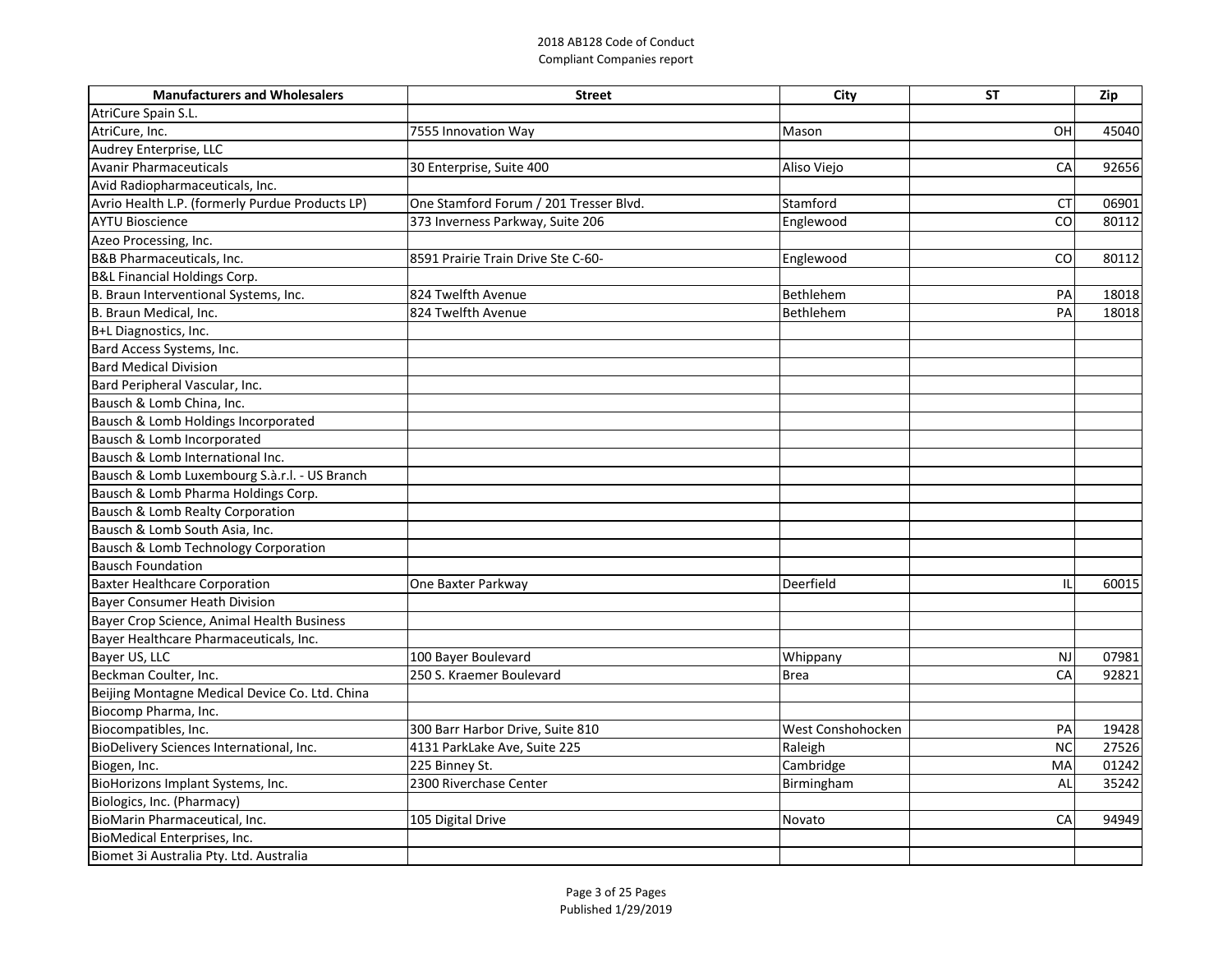| <b>Manufacturers and Wholesalers</b>            | <b>Street</b> | City | <b>ST</b> | Zip |
|-------------------------------------------------|---------------|------|-----------|-----|
| Biomet 3i Belgium N.V. Belgium                  |               |      |           |     |
| Biomet 3i Benelux Holdings N.V. Belgium         |               |      |           |     |
| Biomet 3i Canada, Inc. Canada                   |               |      |           |     |
| Biomet 3i de Brasil Ltda. Brazil                |               |      |           |     |
| Biomet 3i Dental Iberica SL Spain               |               |      |           |     |
| <b>Biomet 3i Deutschland GmbH Germany</b>       |               |      |           |     |
| <b>Biomet 3i France SAS France</b>              |               |      |           |     |
| Biomet 3i Mexico S.A. de C.V. Mexico            |               |      |           |     |
| Biomet 3i Netherlands B.V. Netherlands          |               |      |           |     |
| Biomet 3i Nordic AB Sweden                      |               |      |           |     |
| Biomet 3i Portugal Lda Portugal                 |               |      |           |     |
| <b>Biomet 3i Switzerland GmbH Switzerland</b>   |               |      |           |     |
| Biomet 3i Turkey Turkey                         |               |      |           |     |
| Biomet 3i UK Ltd. United Kingdom                |               |      |           |     |
| Biomet 3i, LLC                                  |               |      |           |     |
| Biomet Acquisitions (Unlimited) United Kingdom  |               |      |           |     |
| Biomet Argentina SA Argentina                   |               |      |           |     |
| Biomet Australia Pty. Ltd. Australia            |               |      |           |     |
| <b>Biomet Austria GmbH Austria</b>              |               |      |           |     |
| Biomet Belgium BVBA Belgium                     |               |      |           |     |
| <b>Biomet Biologics, LLC</b>                    |               |      |           |     |
| Biomet Brazil Medical Device Ltda. Brazil       |               |      |           |     |
| Biomet C.V. Netherlands                         |               |      |           |     |
| Biomet Cementing Technologies AB Sweden         |               |      |           |     |
| <b>Biomet Chile SA Chile</b>                    |               |      |           |     |
| <b>Biomet China Business Trust China</b>        |               |      |           |     |
| Biomet China Business Trust No. 2 China         |               |      |           |     |
| Biomet China Co., Ltd. China                    |               |      |           |     |
| <b>Biomet CV Holdings, LLC</b>                  |               |      |           |     |
| <b>Biomet Danmark Aps Denmark</b>               |               |      |           |     |
| <b>Biomet Deutschland GmbH Germany</b>          |               |      |           |     |
| <b>Biomet Deutschland Holding GmbH Germany</b>  |               |      |           |     |
| <b>Biomet Deutschland Vertrieb GmbH Germany</b> |               |      |           |     |
| Biomet El Salvador SA de CV El Salvador         |               |      |           |     |
| Biomet Europe B.V. Netherlands                  |               |      |           |     |
| <b>Biomet Europe Holdings, LLC</b>              |               |      |           |     |
| Biomet Europe Ltd.                              |               |      |           |     |
| <b>Biomet Fair Lawn LLC</b>                     |               |      |           |     |
| <b>Biomet Finance US, LLC</b>                   |               |      |           |     |
| <b>Biomet Finland OY Finland</b>                |               |      |           |     |
| <b>Biomet Florida Services, LLC</b>             |               |      |           |     |
| <b>Biomet France Holding SAS France</b>         |               |      |           |     |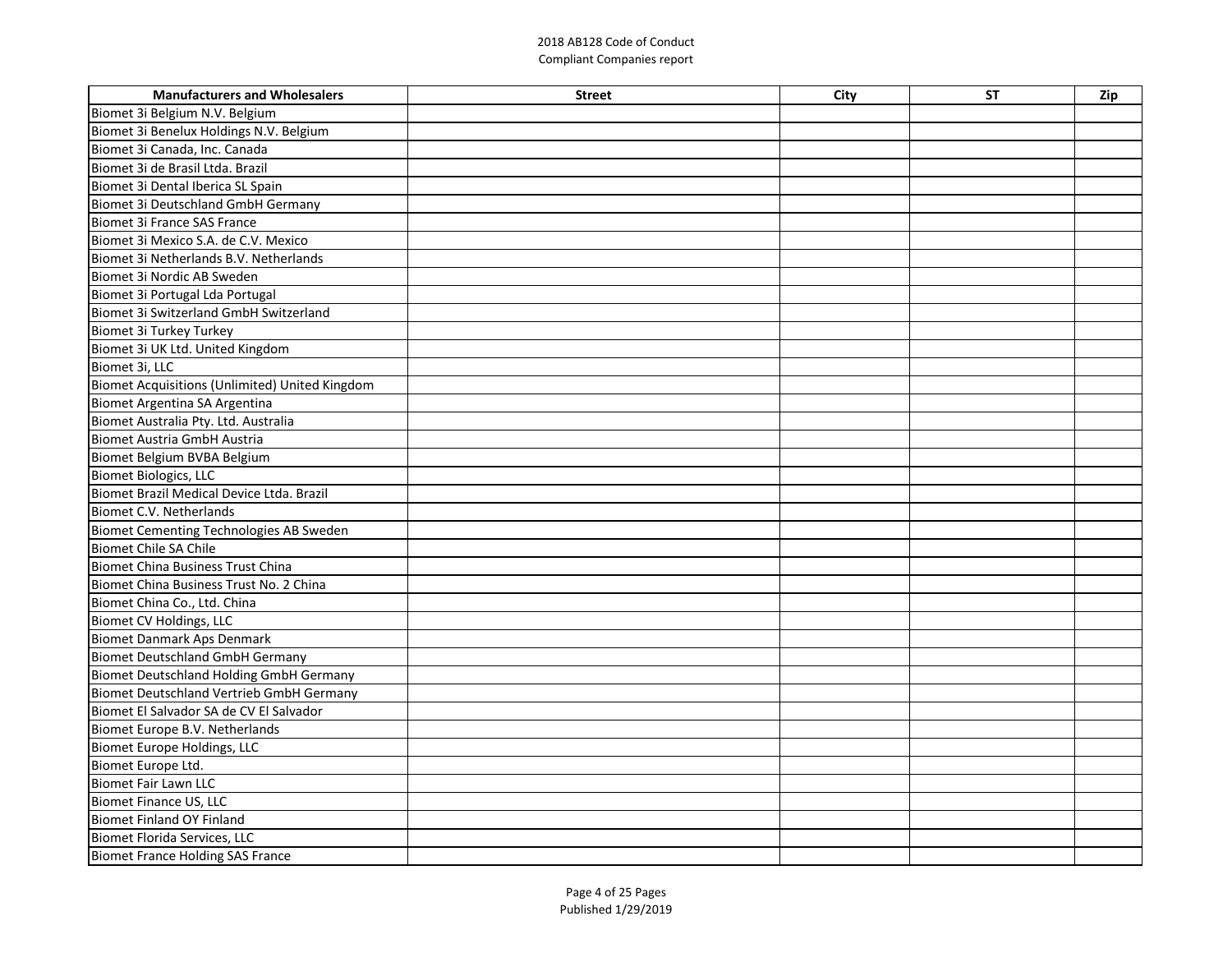| <b>Manufacturers and Wholesalers</b>               | <b>Street</b> | City | <b>ST</b> | Zip |
|----------------------------------------------------|---------------|------|-----------|-----|
| Biomet France Sarl France                          |               |      |           |     |
| Biomet Global Supply Chain Center B.V. Netherlands |               |      |           |     |
| Biomet Healthcare Ltd. United Kingdom              |               |      |           |     |
| Biomet Healthcare Management GmbH Germany          |               |      |           |     |
| Biomet Hellas SA Greece                            |               |      |           |     |
| Biomet Holdings B.V. Netherlands                   |               |      |           |     |
| Biomet Holdings US Inc.                            |               |      |           |     |
| Biomet Hong Kong CBT Ltd. Hong Kong                |               |      |           |     |
| Biomet Hong Kong Holding Ltd. Hong Kong            |               |      |           |     |
| Biomet Hong Kong No. 1 Ltd. Hong Kong              |               |      |           |     |
| Biomet Hong Kong No. 2 Ltd. Hong Kong              |               |      |           |     |
| Biomet Hong Kong No. 3 Ltd. Hong Kong              |               |      |           |     |
| Biomet Insurance Ltd. Bermuda                      |               |      |           |     |
| Biomet International Ltd.                          |               |      |           |     |
| Biomet Ireland Ltd. Ireland                        |               |      |           |     |
| Biomet Italia Srl Italy                            |               |      |           |     |
| Biomet Japan, GK Japan                             |               |      |           |     |
| Biomet Korea Co. Ltd. Korea                        |               |      |           |     |
| Biomet Leasing, Inc.                               |               |      |           |     |
| Biomet Luxembourg Sarl Luxembourg                  |               |      |           |     |
| <b>Biomet Manufacturing, LLC</b>                   |               |      |           |     |
| Biomet Medikal Drunjer Dadytym Pazarlama Yhracat   |               |      |           |     |
| ve Dys Ticaret Ltd. Sti. Turkey                    |               |      |           |     |
| Biomet Mexico S.A. de C.V. Mexico                  |               |      |           |     |
| Biomet Microfixation B.V. Netherlands              |               |      |           |     |
| Biomet Nederland B.V. Netherlands                  |               |      |           |     |
| Biomet New Zealand Ltd. New Zealand                |               |      |           |     |
| Biomet Norge AS Norway                             |               |      |           |     |
| Biomet Orthopaedic India Private Limited India     |               |      |           |     |
| Biomet Orthopaedics AB Sweden                      |               |      |           |     |
| Biomet Orthopaedics Switzerland GmbH Switzerland   |               |      |           |     |
| Biomet Orthopedics Puerto Rico, Inc. Puerto Rico   |               |      |           |     |
| <b>Biomet Orthopedics, LLC</b>                     |               |      |           |     |
| Biomet Polska Sp. z.o.o. Poland                    |               |      |           |     |
| Biomet Portugal Unipessoal, Lda Portugal           |               |      |           |     |
| Biomet S.E.A. SDN BHD Malaysia                     |               |      |           |     |
| <b>Biomet SAS France</b>                           |               |      |           |     |
| Biomet Spain Orthopaedics S.L. Spain               |               |      |           |     |
| <b>Biomet Spine, LLC</b>                           |               |      |           |     |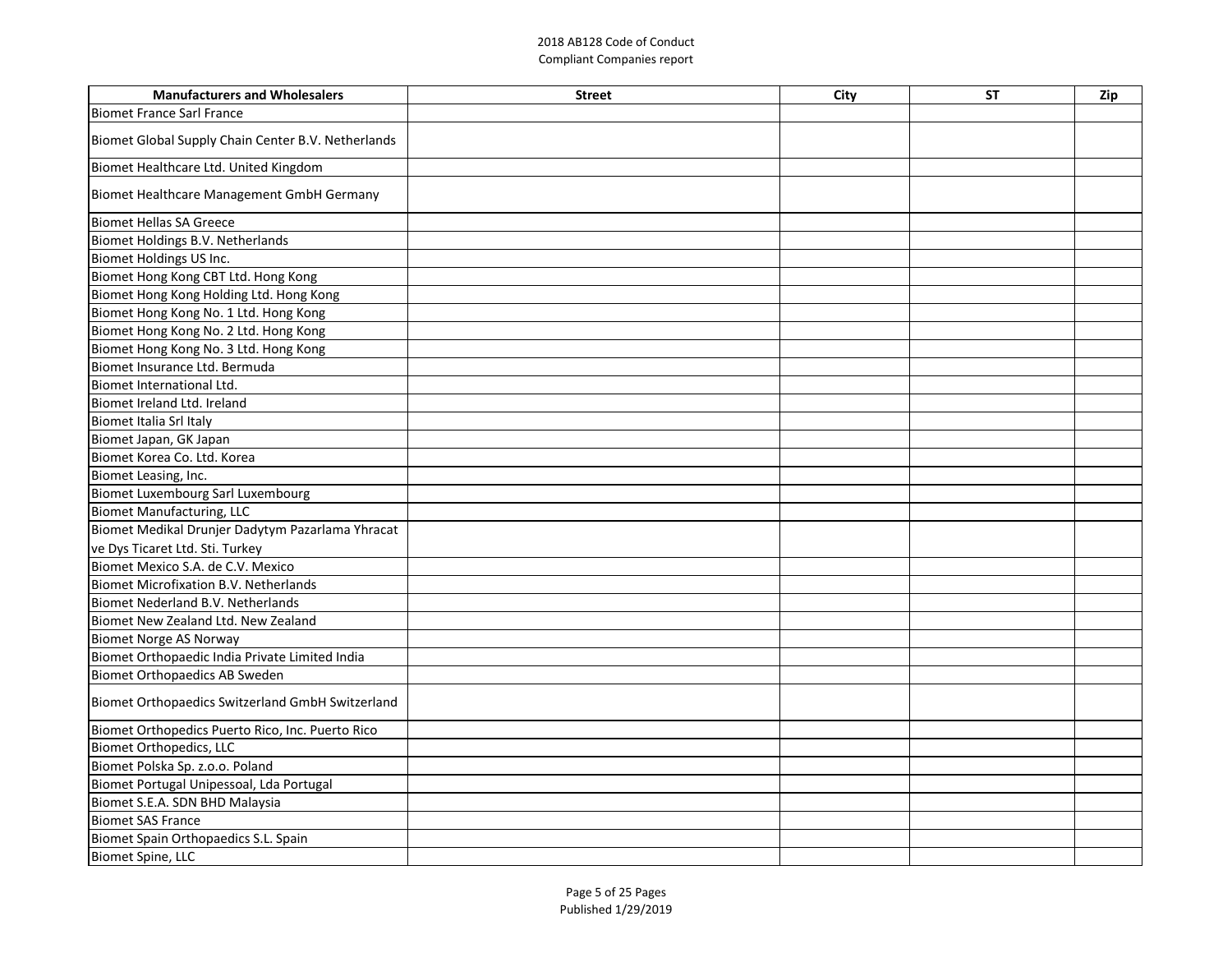| <b>Manufacturers and Wholesalers</b>          | <b>Street</b> | <b>City</b> | <b>ST</b> | Zip |
|-----------------------------------------------|---------------|-------------|-----------|-----|
| Biomet Sports Medicine, LLC dba Biomet Sports |               |             |           |     |
| Medicine Limited Liability Co. (Forced)       |               |             |           |     |
| Biomet Trauma, LLC                            |               |             |           |     |
| Biomet U.S. Reconstruction, LLC               |               |             |           |     |
| Biomet UK Ltd. United Kingdom                 |               |             |           |     |
| Biomet US Inc.                                |               |             |           |     |
| Biomet, Inc. dba Zimmer Biomet                |               |             |           |     |
| Bio-Metrics (U.K.) Limited                    |               |             |           |     |
| <b>Bio-Metrics Properties Limited</b>         |               |             |           |     |
| Bio-Metrics, Limited                          |               |             |           |     |
| <b>Bio-Rad</b>                                |               |             |           |     |
| Bio-Rad (Shanghai) Life Science Research &    |               |             |           |     |
| Development Co., Ltd.                         |               |             |           |     |
| Bio-Rad 1                                     |               |             |           |     |
| Bio-Rad 4                                     |               |             |           |     |
| Bio-Rad AbD Serotec GmbH                      |               |             |           |     |
| Bio-Rad AbD Serotec Ltd                       |               |             |           |     |
| Bio-Rad China Ltd.                            |               |             |           |     |
| Bio-Rad Denmark Aps                           |               |             |           |     |
| Bio-Rad Europe GmbH                           |               |             |           |     |
| Bio-Rad Export LLC                            |               |             |           |     |
| Bio-Rad Fennica OY (fka DiaMed Fennica Oy)    |               |             |           |     |
| <b>Bio-Rad France</b>                         |               |             |           |     |
| <b>Bio-Rad France Holding</b>                 |               |             |           |     |
| <b>Bio-Rad Germany Holding GmbH</b>           |               |             |           |     |
| Bio-Rad Haifa Ltd.                            |               |             |           |     |
| Bio-Rad Holdings, LLC                         |               |             |           |     |
| <b>Bio-Rad Hungary Trading LLC</b>            |               |             |           |     |
| Bio-Rad IHC Europe GmbH                       |               |             |           |     |
| <b>Bio-Rad Innovations</b>                    |               |             |           |     |
| Bio-Rad Korea Ltd.                            |               |             |           |     |
| Bio-Rad Laboratories (Canada) Limited         |               |             |           |     |
| Bio-Rad Laboratories (India) Private Limited  |               |             |           |     |
| Bio-Rad Laboratories (Israel), Inc.           |               |             |           |     |
| Bio-Rad Laboratories (Pty) Ltd                |               |             |           |     |
| Bio-Rad Laboratories (Shanghai) Co., Ltd.     |               |             |           |     |
| Bio-Rad Laboratories (Singapore) Pte Ltd      |               |             |           |     |
| <b>Bio-Rad Laboratories AB</b>                |               |             |           |     |
| <b>Bio-Rad Laboratories AG</b>                |               |             |           |     |
| Bio-Rad Laboratories B.V.                     |               |             |           |     |
| Bio-Rad Laboratories Brasil Ltda.             |               |             |           |     |
| Bio-Rad Laboratories Deeside Ltd.             |               |             |           |     |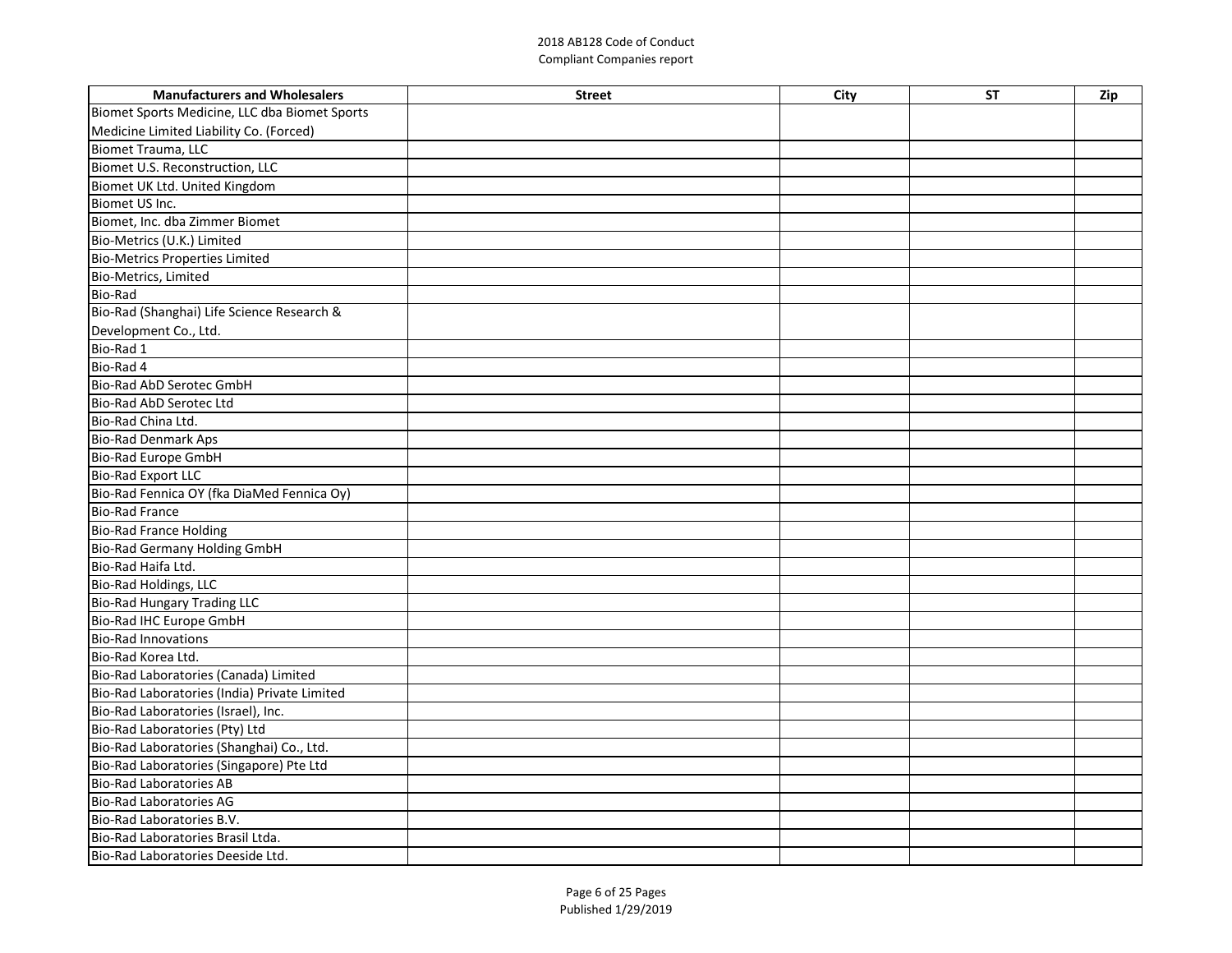| <b>Manufacturers and Wholesalers</b>                  | <b>Street</b>               | <b>City</b>     | <b>ST</b> | Zip   |
|-------------------------------------------------------|-----------------------------|-----------------|-----------|-------|
| Bio-Rad Laboratories Europe Limited                   |                             |                 |           |       |
| Bio-Rad Laboratories Ges.m.b.H.                       |                             |                 |           |       |
| Bio-Rad Laboratories GmbH                             |                             |                 |           |       |
| Bio-Rad Laboratories K.K.                             |                             |                 |           |       |
| Bio-Rad Laboratories Limited                          |                             |                 |           |       |
| Bio-Rad Laboratories LLC (In Russian: "000 «Bino-Pap, |                             |                 |           |       |
| fla6opa-ropviine)                                     |                             |                 |           |       |
| Bio-Rad Laboratories Logistik GmbH                    |                             |                 |           |       |
| Bio-Rad Laboratories Ltd.                             |                             |                 |           |       |
| Bio-Rad Laboratories M.EPE                            |                             |                 |           |       |
| <b>Bio-Rad Laboratories NV</b>                        |                             |                 |           |       |
| Bio-Rad Laboratories Pty Ltd                          |                             |                 |           |       |
| Bio-Rad Laboratories S.r.l.                           |                             |                 |           |       |
| Bio-Rad Laboratories SAS                              |                             |                 |           |       |
| <b>Bio-Rad Laboratories UK Limited</b>                |                             |                 |           |       |
| Bio-Rad Laboratories, Inc.                            | 1000 Alfred Nobel Drive     | <b>Hercules</b> | <b>CA</b> | 94564 |
| Bio-Rad Laboratories, Inc.                            |                             |                 |           |       |
| Bio-Rad Laboratories, S.A.                            |                             |                 |           |       |
| Bio-Rad Laboratories-Aparelhos e Reagentes para       |                             |                 |           |       |
| Laboratarios, Lda                                     |                             |                 |           |       |
| Bio-Rad Luxembourg S.a r.l.                           |                             |                 |           |       |
| <b>Bio-Rad Medical Diagnostics GmbH</b>               |                             |                 |           |       |
| Bio-Rad Micromeasurements Limited                     |                             |                 |           |       |
| Bio-Rad Middle East FZ-LLC                            |                             |                 |           |       |
| <b>Bio-Rad Norway AS</b>                              |                             |                 |           |       |
| <b>Bio-Rad Pacific Limited</b>                        |                             |                 |           |       |
| Bio-Rad Polska Sp. z 0.0                              |                             |                 |           |       |
| Bio-Rad Pty Ltd                                       |                             |                 |           |       |
| Bio-Rad QL, inc.                                      |                             |                 |           |       |
| <b>Bio-Rad Services France</b>                        |                             |                 |           |       |
| Bio-Rad Services UK Limited                           |                             |                 |           |       |
| Bio-Rad spol. s r.o.                                  |                             |                 |           |       |
| Bio-Rad, S.A.                                         |                             |                 |           |       |
| Biosense Webster, Inc.                                | 33 Technology Drive         | Irvine          | CA        | 92618 |
| <b>Bioventus LLC</b>                                  | 1900 Charles Bryan Road     | Cordova         | <b>TN</b> | 38016 |
| Bioverativ                                            | 225 Second Ave.             | Waltham         | <b>MA</b> | 02451 |
| Bioway Scientific Limited Liability Company           |                             |                 |           |       |
| Blackstone Medical, Inc.                              | 3451 Plano Parkway          | Lewisville      | <b>TX</b> | 75056 |
| Boehringer Ingelheim Pharmaceuticals, Inc.            | 900 Ridgebury Rd.           | Ridgefield      | <b>CT</b> | 06877 |
| Bolton Medical, Inc.                                  | 799 International Parkway   | Sunrise         | FL        | 33325 |
| Boston Scientific Corporation                         | One Boston Scientific Place | Natick          | <b>MA</b> | 01760 |
| Boston Scientific Neuromodulation                     |                             |                 |           |       |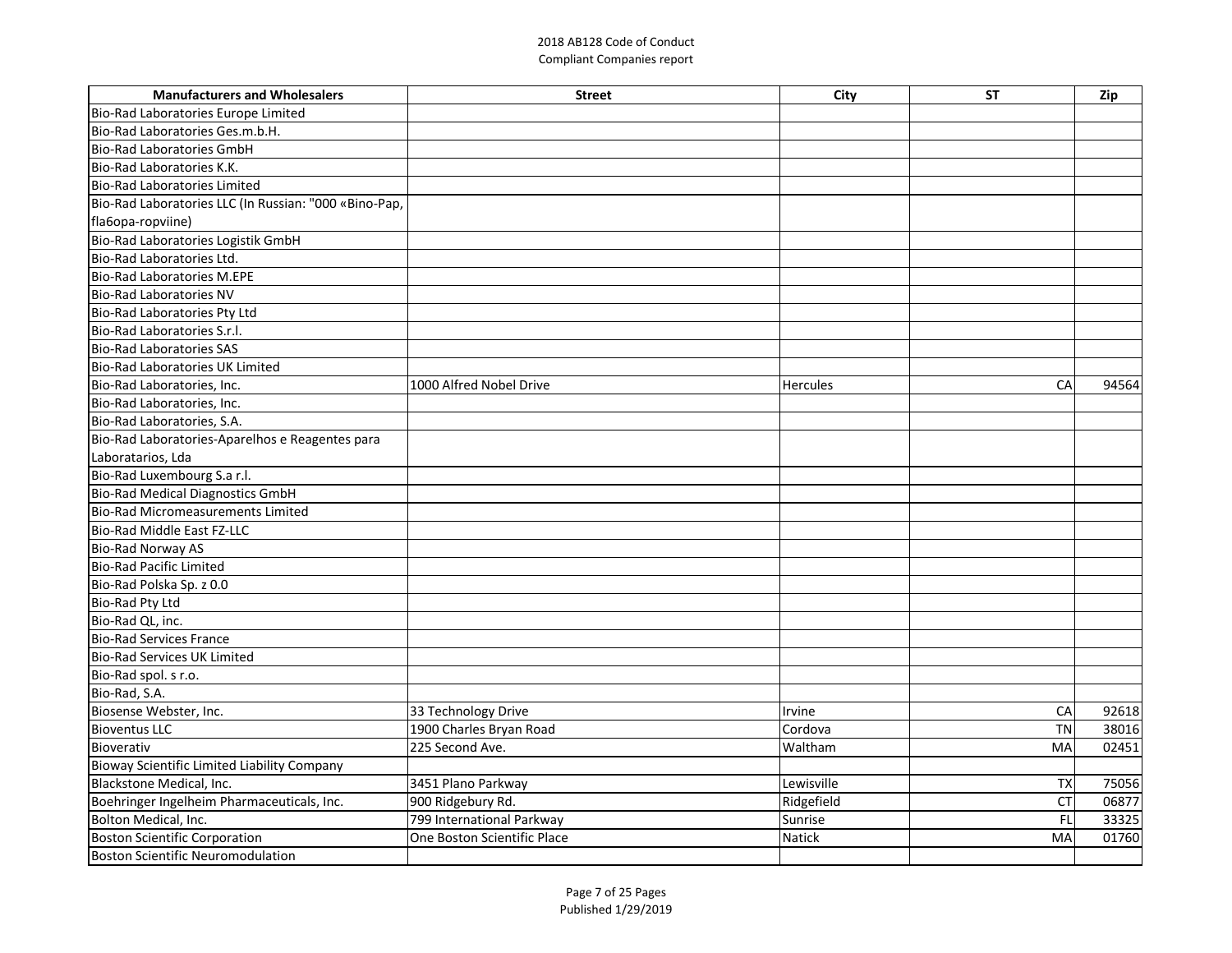| <b>Manufacturers and Wholesalers</b>                | <b>Street</b>                           | City              | <b>ST</b> | Zip   |
|-----------------------------------------------------|-----------------------------------------|-------------------|-----------|-------|
| Brainlab, Inc.                                      | 3 Westbrook Corporate Center, Suite 400 | Westchester       |           | 60154 |
| Braintree Laboratories, Inc.                        | 60 Columbian Street West                | <b>Braintree</b>  | MA        | 02185 |
| Breg, Inc.                                          | 2885 Loker Ave. East                    | Carlsbad          | CA        | 92010 |
| Bridger Technologies, Inc.                          |                                         |                   |           |       |
| Bristol-Myers Squibb Company                        | 777 Scudders Mill Road                  | Plainsboro        | <b>NJ</b> | 08536 |
| Bryant Ranch Prepack                                | 1919 N Victory Place                    | <b>Burbank</b>    | CA        | 91504 |
| BS Scimed, Inc.                                     |                                         |                   |           |       |
| <b>BTG</b> International Inc.                       | 300 Barr Harbor Drive, Suite 800        | West Conshohocken | PA        | 19428 |
| <b>Butler Animal Health Supply, LLC</b>             | 400 Metro Place North                   | <b>Dublin</b>     | OH        | 43017 |
| C.R. Bard, Inc.                                     | 730 Central Avenue                      | Murray Hill       | <b>NJ</b> | 07974 |
| Caisson Interventional, LLC                         |                                         |                   |           |       |
| Cameron Health, Inc.                                |                                         |                   |           |       |
| Cantel Medical Corp.                                | 150 Clove Road, 9th floor               | Little Falls      | NJ        | 7424  |
| Cantel Medical International, LLC                   |                                         |                   |           |       |
| Cardiac Arrhythmia and Heart Failure (formerly St.  |                                         |                   |           |       |
| Jude Medical and Abbott Electrophysiology)          |                                         |                   |           |       |
| Cardiac Packemakers, Inc.                           |                                         |                   |           |       |
| Cardinal Health, Inc. and It's subsidiaries         | 7000 Cardinal Place                     | <b>Dublin</b>     | OH        | 43017 |
| Cardiovascular Systems, Inc.                        | 1224 Old Highway 8 NW                   | Saint Paul        | <b>MN</b> | 55112 |
| Carestream Dental, LLC                              | 1765 The Exchange SE                    | Atlanta           | GA        | 30339 |
| Carestream Health, Inc                              | 150 Verona Street                       | Rochester         | <b>NY</b> | 14608 |
| CAS Medical Systems, Inc.                           | 44 E. Industrial Road                   | <b>Branford</b>   | СT        | 06405 |
| Cayenne Medical, Inc.                               |                                         |                   |           |       |
| <b>Celator Pharmaceuticals</b>                      |                                         |                   |           |       |
| Celgene Corporation                                 | 86 Morris Avenue                        | Summit            | NJ        | 7901  |
| Celgentek Innovations Corporation                   |                                         |                   |           |       |
| Centerpulse (UK) Ltd. United Kingdom                |                                         |                   |           |       |
| Central Admixture Pharmacy Services, Inc.           | 16800 Aston, Suite 150                  | Irvine            | CA        | 92606 |
| Ceterix Orthopaedics                                | 959 Hamilton Ave                        | Menlo Park        | CA        | 94025 |
| Changzhou Biomet Medical Devices Co. Ltd. China     |                                         |                   |           |       |
| Circassia Pharmaceuticals                           | 5151 McCrimmon Parkway Ste 260          | Morrisville       | <b>NC</b> | 27560 |
|                                                     |                                         |                   |           |       |
| Citra Labs, LLC dba Biomet Citra Labs, LLC (Forced) |                                         |                   |           |       |
| Citrano Diagnostics Laboratories, Inc.              |                                         |                   |           |       |
| Clinicians Choice Dental Products, Inc.             | 559 B Federal Road                      | <b>Brookfield</b> | <b>CT</b> | 06804 |
| <b>CLRS Technology Corporation</b>                  |                                         |                   |           |       |
| Colgate Oral Pharmaceuticals                        | 300 Park Ave                            | <b>New York</b>   | <b>NY</b> | 10022 |
| Collegium Pharmaceutical                            | 780 Dedham Street, Suite 800            | Canton            | MA        | 02021 |
| Coloplast Corporation                               | 1601 West River Road                    | Minneapolis       | <b>MN</b> | 55411 |
| Comfort Holdings, Inc.                              |                                         |                   |           |       |
| Commonwealth Laboratories, LLC                      |                                         |                   |           |       |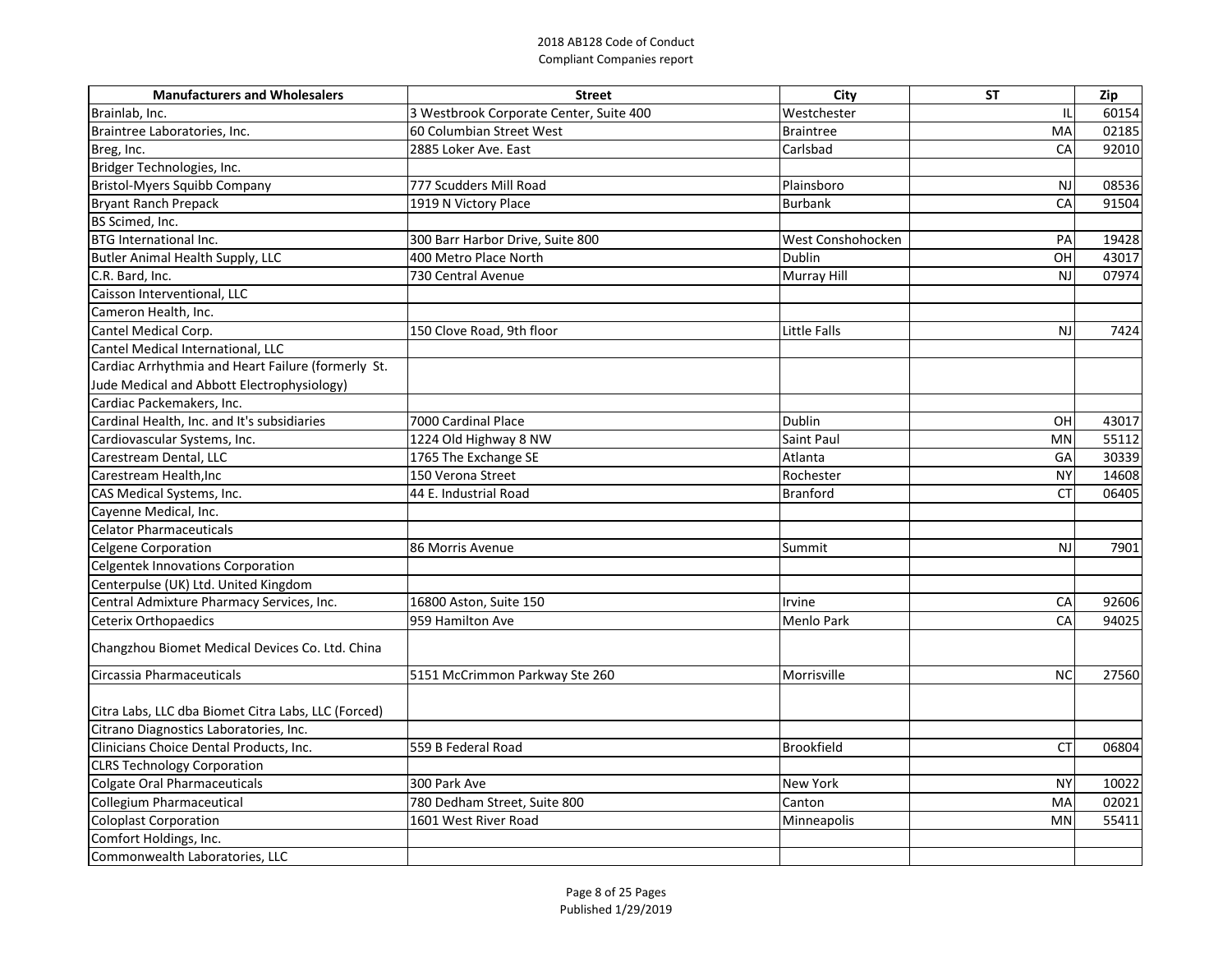| <b>Manufacturers and Wholesalers</b>            | <b>Street</b>                                        | City                      | <b>ST</b>       | Zip     |
|-------------------------------------------------|------------------------------------------------------|---------------------------|-----------------|---------|
| Compression Therapy Concepts Inc.               |                                                      |                           |                 |         |
| Concordia Laboratories, Inc.                    | Canewood Business Center, 5 Canewood Industrial Park |                           | <b>Barbados</b> | BB11005 |
| Concordia Pharmaceuticals, Inc.                 | Canewood Business Center, 5 Canewood Industrial Park |                           | <b>Barbados</b> | BB11005 |
| ConvaTec, Inc.                                  | 1160 Route 22 East, Suite 304                        | Bridgewater               | <b>NJ</b>       | 08807   |
| Cook Biotech Incorporated                       | 1425 Innovation Place                                | West Lafayette            | IN              | 47906   |
| Cook Capital Equipment LLC                      |                                                      |                           |                 |         |
| Cook Incorporated                               | 750 Daniels Way, PO Box 489                          | Bloomington               | IN              | 47402   |
| <b>Cook Medical LLC</b>                         | 1025 Acuff Road, PO Box 4195                         | Bloomington               | IN              | 47402   |
| Cook Vandergrift Incorporated                   |                                                      |                           |                 |         |
| CooperVision, Inc.                              | 370 Woodcliff Drive                                  | Suite 200                 | <b>NY</b>       | 14450   |
| Corcept Therapeutic Incorporated                | 149 Commonwealth Drive                               | <b>Menlo Park</b>         | CA              | 94025   |
| Core Pharma LLC                                 |                                                      |                           |                 |         |
| Corentec America, Inc.                          | 60 Washington St., Suite 202                         | Morristown                | NJ              | 7960    |
| Coria Laboratories, Ltd.                        |                                                      |                           |                 |         |
| Cosman Medical, Inc.                            |                                                      |                           |                 |         |
| Covella Pharmaceuticals, Inc.                   |                                                      |                           |                 |         |
| Croma Pharmaceuticals, Inc.                     |                                                      |                           |                 |         |
| Crosstex International, Inc.                    |                                                      |                           |                 |         |
| CryoLife, Inc.                                  | 1655 Roberts Blvd.                                   | Kennesaw                  | GA              | 30144   |
| <b>CSL Behring LLC</b>                          | 1020 First Ave                                       | King of Prussia           | PA              | 19406   |
| <b>Custom Millins Center</b>                    | 4680 Table Mountain Center                           | Golden                    | CO              | 80403   |
| Cyberonics, Inc.                                |                                                      |                           |                 |         |
| CYNACON/ OCUSOFT dba                            |                                                      |                           |                 |         |
| Cyprus Medical Products LLC (Medical Device and |                                                      |                           |                 |         |
| Equipment)                                      |                                                      |                           |                 |         |
| Daiichi-Sankyo, Inc.                            | <b>Two Hilton Court</b>                              | Parsippany                | <b>NJ</b>       | 07054   |
| Darby Dental Supply Inc.                        | 300 Jericho Quadrangle                               | Jericho                   | <b>NY</b>       | 11753   |
| Darby Dental Supply Inc.                        | 4460 E. Holmes Road                                  | Memphis                   | <b>TN</b>       | 38118   |
| Darby Dental Supply Inc.                        | 4745 Longley Lane                                    | Reno                      | <b>NV</b>       | 89502   |
| Darby Dental Supply Inc.                        | NE Industrial Park Van Buren Blvd. Bldg-27           | <b>Guilderland Center</b> | <b>NY</b>       | 12005   |
| Davol, Inc.                                     |                                                      |                           |                 |         |
| dba JERDS LLC                                   |                                                      |                           |                 |         |
| dba Zimmer CAS                                  |                                                      |                           |                 |         |
| Dendreon Pharmaceuticals, LLC                   | 1700 Saturn Way                                      | Seal Beach                | CA              | 90740   |
| Dental Imaging Technologies, LLC                | 1717 West Collins Avenue                             | Orange                    | CA              | 92867   |
| Depomed                                         | 7999 Gateway Blvd, Suite 300                         | <b>Newark</b>             | CA              | 94560   |
| DePuy Orthopaedics, Inc.                        |                                                      |                           |                 |         |
| DePuy Synthes Institute                         |                                                      |                           |                 |         |
| DePuy Synthes Products, LLC                     |                                                      |                           |                 |         |
| DePuy Synthes Sales, Inc.                       |                                                      |                           |                 |         |
| DePuy Synthes, Inc.                             | 700 Orthopaedic Drive                                | Warsaw                    | IN              | 46582   |
| Derma Sciences Inc.                             |                                                      |                           |                 |         |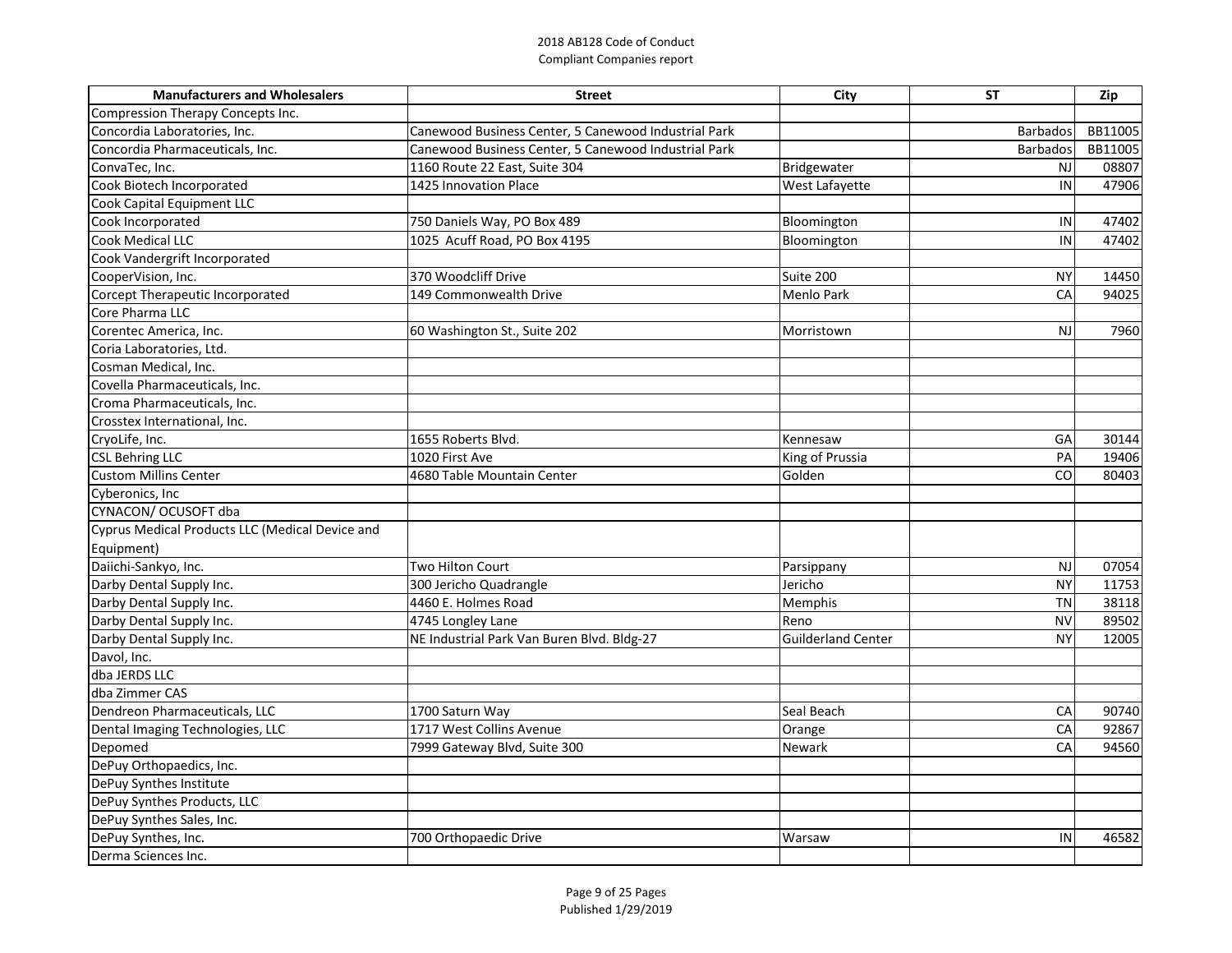| <b>Manufacturers and Wholesalers</b>                  | <b>Street</b>                     | <b>City</b>           | <b>ST</b> | Zip   |
|-------------------------------------------------------|-----------------------------------|-----------------------|-----------|-------|
| Diagnostica Stago, Inc.                               | 5 Century Dr.                     | Parsippany            | NJ        | 07054 |
| DiaMed (G.B.) Ltd.                                    |                                   |                       |           |       |
| DiaMed (Schweiz) GmbH                                 |                                   |                       |           |       |
| DiaMed Benelux NV                                     |                                   |                       |           |       |
| DiaMed China Ltd                                      |                                   |                       |           |       |
| DiaMed Diagnostika Deutschland GmbH                   |                                   |                       |           |       |
| DiaMed Eurogen N.V.                                   |                                   |                       |           |       |
| DiaMed France SA                                      |                                   |                       |           |       |
| DiaMed GmbH                                           |                                   |                       |           |       |
| DiaMed Holding GmbH                                   |                                   |                       |           |       |
| DiaMed Latino-America S.A.                            |                                   |                       |           |       |
| DiaMed Osterreich GmbH                                |                                   |                       |           |       |
| DiaMed S.E.A. Limited                                 |                                   |                       |           |       |
| DiaMed Scientific Technologies Private Limited        |                                   |                       |           |       |
| Distribuidora de Analitica para la Medicina Iberica,  |                                   |                       |           |       |
| S.A.U.                                                |                                   |                       |           |       |
| Dornoch Medical Systems, Inc.                         |                                   |                       |           |       |
| Dow Pharmaceutical Sciences, Inc.                     |                                   |                       |           |       |
| Dr. LeWinn's Private Formula International, Inc.      |                                   |                       |           |       |
| Dr. Reddy's Laboratories and subsidaries              | 200 Somerset Corp. Blvd.          | Bridgewater           | NJ        | 08807 |
| Duchesnay USA, Inc.                                   | 919 Conestoga Road, Suite 203     | Rosemont              | PA        | 19010 |
| DUSA Pharmaceuticals, Inc.                            | 601 College Road East, Suite 2100 |                       |           |       |
| <b>Dymax Corporation</b>                              |                                   |                       |           |       |
| Dynavax Technologies Corporation                      | 2929 7th St. #100                 | Berkeley              | <b>CA</b> | 94710 |
| Eagle Biologics, Inc.                                 |                                   |                       |           |       |
| Eagle Pharmaceuticals, Inc.                           | 50 Tice Blvd.                     | <b>Woodcliff Lake</b> | <b>NJ</b> | 07677 |
| <b>EBI Holdings, LLC</b>                              |                                   |                       |           |       |
| <b>EBI Medical Systems, LLC</b>                       |                                   |                       |           |       |
| <b>EBI Patient Care, Inc. Puerto Rico</b>             |                                   |                       |           |       |
| <b>EBI, LLC dba Zimmer Biomet Bone Healing</b>        |                                   |                       |           |       |
| Technologies, dba Biomet Bone Healing                 |                                   |                       |           |       |
| Technologies, Dba Biomet Bracing, dba Biomet          |                                   |                       |           |       |
| Healing Technologies (Forced), dba Biomet             |                                   |                       |           |       |
| Osteobiologics, Dba Biomet Spine (Force), dba         |                                   |                       |           |       |
| Biomet Spine & Bone Healing Technologies, LLC         |                                   |                       |           |       |
| (Forced), dba Biomet Spine & Bone Healing             |                                   |                       |           |       |
| Technologies, Biomet Bracing and Biomet               |                                   |                       |           |       |
| Osteobiologics, LLC (Forced) dba Biomet Trauma,       |                                   |                       |           |       |
| Biomet Spine (Force), Dba EBI, LLC (IN) (Forced), dba |                                   |                       |           |       |
| <b>EBI, LLC of Indiana (Forced)</b>                   |                                   |                       |           |       |
| ECR Pharmaceuticals Co., Inc.                         |                                   |                       |           |       |
| Edge Endo, LLC                                        | 5600 Wyoming Blvd NE, Suite 100   | Albuquerque           | <b>NM</b> | 87109 |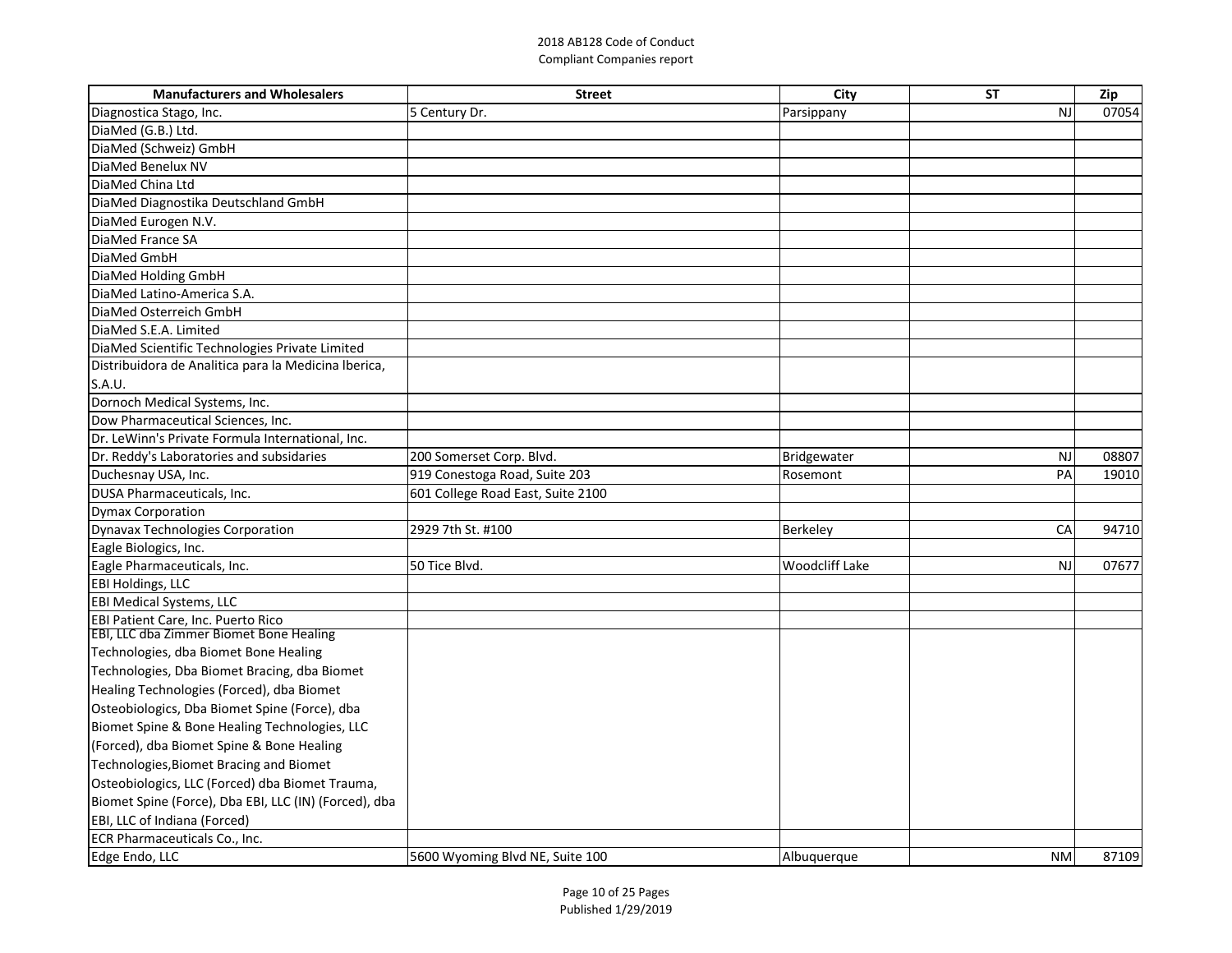| <b>Manufacturers and Wholesalers</b>                                  | <b>Street</b>                     | City                 | <b>ST</b> | Zip   |
|-----------------------------------------------------------------------|-----------------------------------|----------------------|-----------|-------|
| Edwards LifeSciences, LLC                                             | One Edwards Way                   | Irvine               | CA        | 92614 |
| Eisai, Inc.                                                           | 100 Tice Blvd.                    | Woodcliff Lake       | <b>NJ</b> | 07677 |
| <b>EKOS Corporation</b>                                               | 11911 N. Creek Parkway S          | Bothell              | <b>WA</b> | 98011 |
| Electro-Biology, LLC                                                  |                                   |                      |           |       |
| Electrocore, LLC                                                      | 150 Allen Road, Suite 201         | <b>Basking Ridge</b> | <b>NJ</b> | 07920 |
| Eli Lilly and Company                                                 | Lilly Corporate Center            | Indianapolis         | IN        | 46285 |
| <b>EMD Serono Research and Development Institute,</b>                 |                                   |                      |           |       |
| Inc.                                                                  |                                   |                      |           |       |
| EMD Serono, Inc.                                                      | One Technology Place              | Rockland             | MA        | 02370 |
| Emergent Biosolutions, Inc.                                           | 400 Professional Drive, Suite 400 | Gaithersbury         | <b>MD</b> | 20879 |
| Emergent Biosolutions, Inc. and wholly owned                          |                                   |                      |           |       |
| subsidaries                                                           |                                   |                      |           |       |
| <b>Encore Dermatology</b>                                             | 5 Great Valley Parkway, Suite 200 | Malvern              | Pa        | 19355 |
| Endo Pharmaceuticals, Inc.                                            | 1400 Atwater Drive                | Malvern              | PA        | 19355 |
| Endocare, Inc.                                                        | 9815 Spectrum Drive, Bldg. 3      | Austin               | <b>TX</b> | 78726 |
| EndoChoice, Inc.                                                      |                                   |                      |           |       |
| EndoLogix, Inc.                                                       | 2 Musick                          | Irvine               | CA        | 92618 |
| Entellus Medical, Inc.                                                | 3600 Holly Lane North, Suite 40   | Plymouth             | <b>MN</b> | 55447 |
| EP Technologies, Inc.                                                 |                                   |                      |           |       |
| Espanormed S.L. Spain<br> ETEX_Corporation dba Zimmer Biomet Bay Area |                                   |                      |           |       |
| dba Zimmer Biomet Mid-Atlantic                                        |                                   |                      |           |       |
| dba Zimmer Biomet North Texas                                         |                                   |                      |           |       |
| dba Zimmer Biomet Southern California                                 |                                   |                      |           |       |
| dba Zimmer Active                                                     |                                   |                      |           |       |
| dba Zimmer Apex                                                       |                                   |                      |           |       |
| dba Zimmer Colorado                                                   |                                   |                      |           |       |
| dba Zimmer Edge                                                       |                                   |                      |           |       |
| dba Zimmer Elite                                                      |                                   |                      |           |       |
| dba Zimmer InterMed                                                   |                                   |                      |           |       |
| dba Zimmer Keystone                                                   |                                   |                      |           |       |
| dba Zimmer Mountain West                                              |                                   |                      |           |       |
| dba Zimmer Ohio                                                       |                                   |                      |           |       |
| dba Zimmer Pacific                                                    |                                   |                      |           |       |
| dba Zimmer Southwest                                                  |                                   |                      |           |       |
| <b>ETEX Corporation dba Zimmer ETEX, DBA Zimmer</b>                   |                                   |                      |           |       |
| <b>Biomet ETEX</b>                                                    |                                   |                      |           |       |
| ETEX Holdings, Inc. dba Zimmer ETEX, dba Zimmer                       |                                   |                      |           |       |
| <b>Biomet ETEX</b>                                                    |                                   |                      |           |       |
| Ethicon Endo Surgery, Inc.                                            |                                   |                      |           |       |
| Ethicon Inc.                                                          | Po Box 151, Route 22              | Somerville           | njl       | 08876 |
| Ethicon US LLC                                                        |                                   |                      |           |       |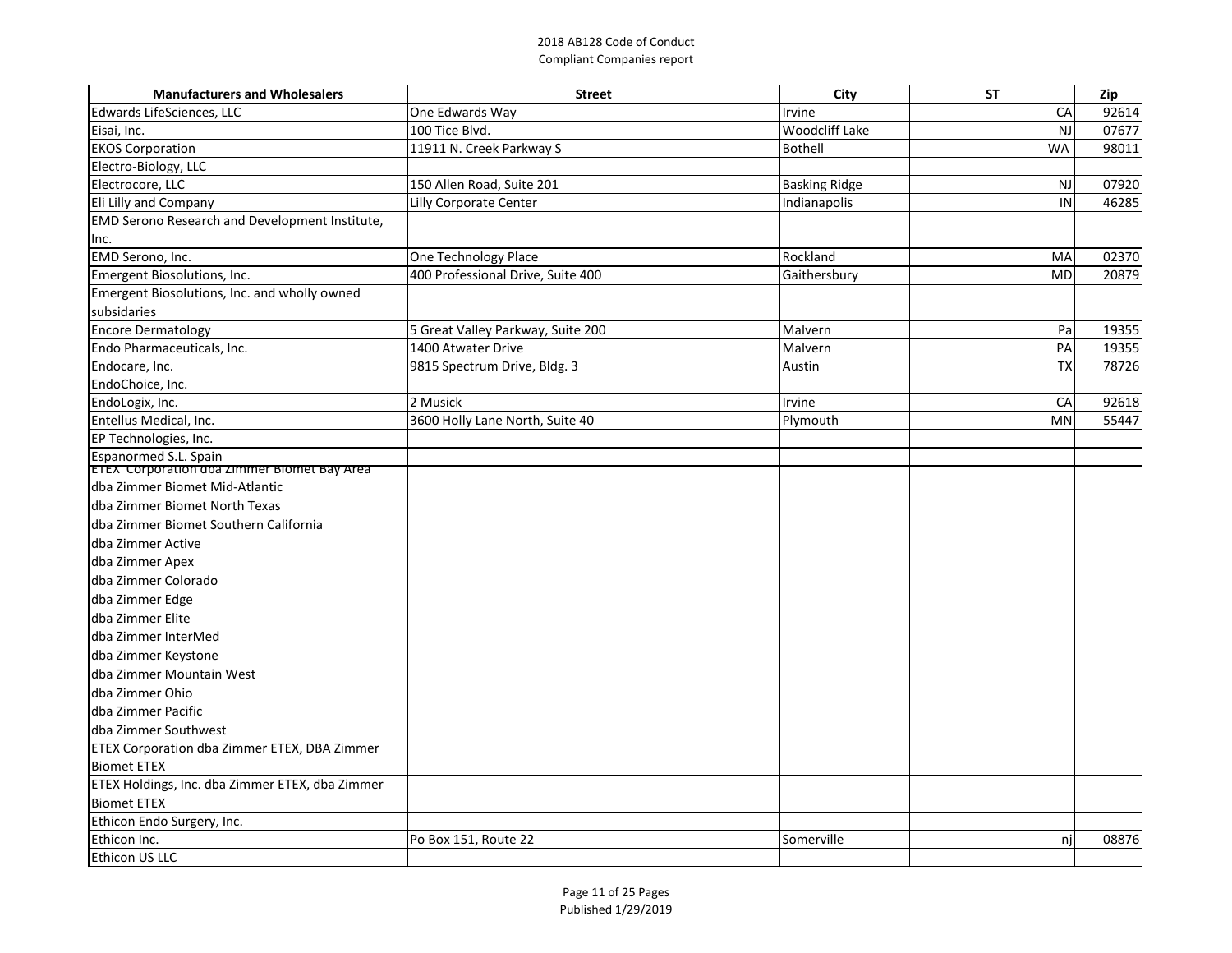| <b>Manufacturers and Wholesalers</b>             | <b>Street</b>                    | City                | <b>ST</b> | Zip   |
|--------------------------------------------------|----------------------------------|---------------------|-----------|-------|
| Exelixis, Inc.                                   | 210 East Grand Avenue            | South San Francisco | CA        | 94080 |
| Exelixis, US, LLC                                |                                  |                     |           |       |
| Exopro Industria Comercio, Importacao Exportacao |                                  |                     |           |       |
| <b>SA Brazil</b>                                 |                                  |                     |           |       |
| eyeonics, inc.                                   |                                  |                     |           |       |
| Eyetech Inc.                                     |                                  |                     |           |       |
| Faraday Laboratories, Inc.                       |                                  |                     |           |       |
| Faraday Urban Renewal Corporation                |                                  |                     |           |       |
| Ferring Pharmaceuticals, Inc                     | 4 Gatehall Drive, Third Floor    | Parsippany          | <b>NJ</b> | 07054 |
| FFF Enterprises, Inc.                            | 41093 County Center Dr.          | Temecula            | CA        | 92591 |
| Fisher & Paykel Healthcare, Inc.                 | 15365 Barranca Parkway           | Irvine              | CA        | 92618 |
| Flow Laboratories, Inc. Ucyclyd Pharma, Inc.     |                                  |                     |           |       |
| Flowcardia, Inc.                                 |                                  |                     |           |       |
| Foundation Medicine, Inc.                        | 10 Canal Park, 3rd Floor         | Cambridge           | MA        | 02141 |
| Fresenius Medical Care North America             | 920 Winter Street                | Waltham             | MA        | 02451 |
| Galderma Laboratories, L.P.                      | 14501 North Freeway              | Fort Worth          | <b>TX</b> | 76166 |
| Galil Medical Inc.                               | 4364 Round Lake Road             | Arden Hills         | <b>MN</b> | 55112 |
| <b>GE Healthcare</b>                             | 9900 W. Innovation Drive         | Wauwatosa           | WI        | 53226 |
| Genentech, Inc.                                  | 1 DNA Way                        | S. San Francisco    | CA        | 94080 |
| Genentech, USA, Inc.                             |                                  |                     |           |       |
| General Injectables and Vaccines, Inc.           |                                  |                     |           |       |
| <b>Genzyme Corporation</b>                       | 500 Kendall Street               | Cambridge           | MA        | 02142 |
| Gilead Sciences, Inc.                            | 333 Lakeside Drive               | Foster City CA      | CA        | 94404 |
| <b>Glaukos Corporation</b>                       | 26051 Merit Circle, Suite 103    | Laguna Hills        | CA        | 92653 |
| <b>GlaxoSmithKline LLC</b>                       | 5 Crescent Drive                 | Philadelphia        | PA        | 19112 |
| Glycyx Pharmaceuticals, Ltd.                     |                                  |                     |           |       |
| GnuBIO Inc.                                      |                                  |                     |           |       |
| Greer Laboratories, Inc.                         | 639 Nuway Circle NE, PO Box 800  | Lenoir              | <b>NC</b> | 28645 |
| Grifols Diagnostic Solutions, Inc.               |                                  |                     |           |       |
| Grifols Shared Services North America, Inc.      | 2410 Lillyvale Ave               | Los Angeles         | CA        | 90032 |
| Guillaume Genin & Co. Switzerland                |                                  |                     |           |       |
| H.D. Smith, LLC                                  | 1370 Victoria Stree              | Carson              | CA        | 90746 |
| Halozyme Therapeutics, Inc.                      | 11388 Sorrento Valley Road       | San Diego           | CA        | 92121 |
| Halozyme, Inc.                                   |                                  |                     |           |       |
| <b>Harvest Technologies Corporation</b>          |                                  |                     |           |       |
| Hawkeye Spectrum Corp.                           |                                  |                     |           |       |
| Helsinn Therapeutics (US) Inc.                   | 170 Wood Avenue South, 5th Floor | Iselin              | <b>NI</b> | 8830  |
| <b>HemoCure America</b>                          |                                  |                     |           |       |
| Henry Schein, Inc.                               | 135 Duryea Rd.                   | Melville            | <b>NY</b> | 11747 |
| Heron Therapeutics, Inc.                         | 4242 Campus Point Ct. Suite 200  | San Diego           | CA        | 92121 |
| <b>HF Acquisition Co, LLC</b>                    | 11629 49th Place West            | Mukiteo             | <b>WA</b> | 98275 |
| Hill-Rom Company, Inc.                           |                                  |                     |           |       |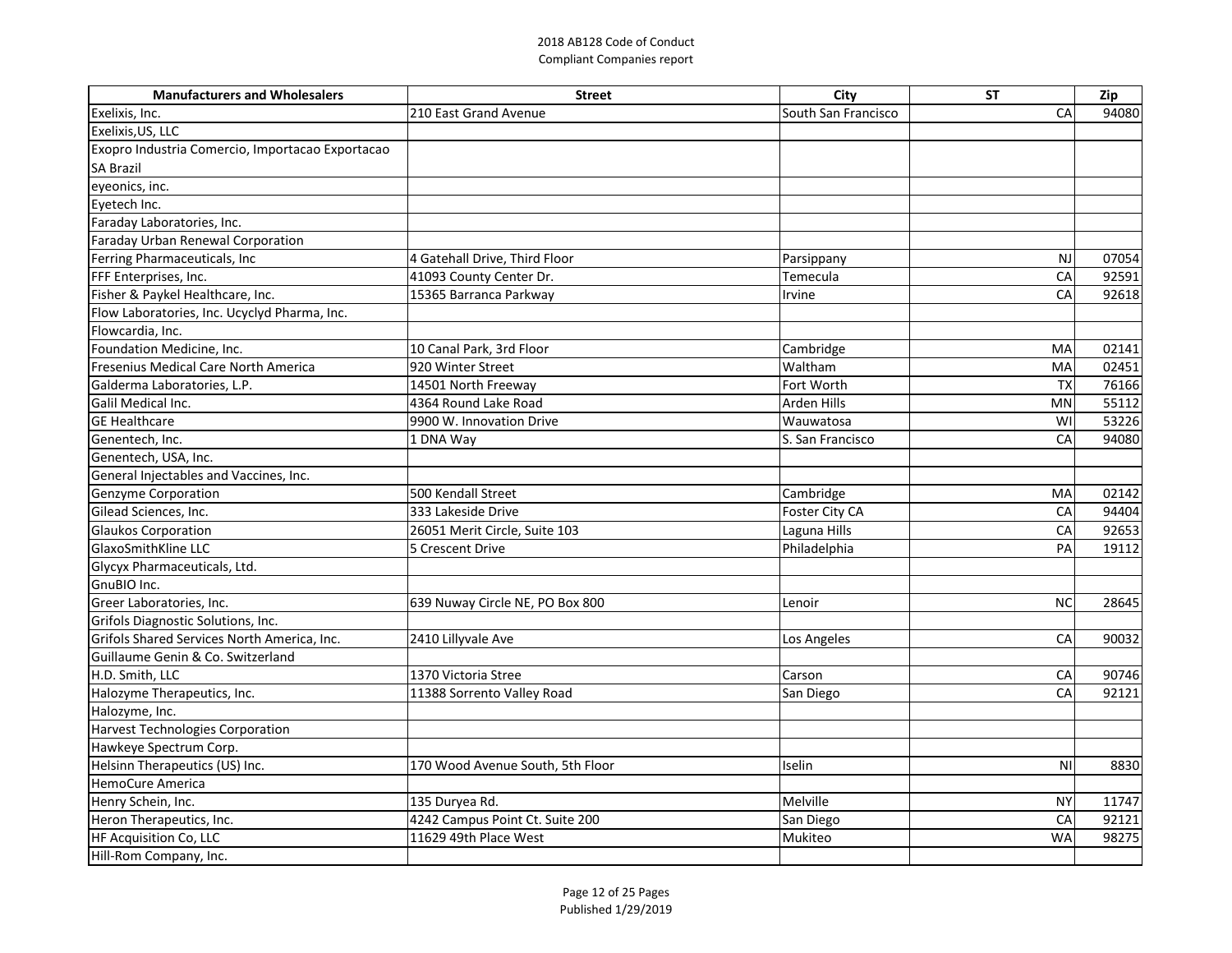| <b>Manufacturers and Wholesalers</b>             | <b>Street</b>                                        | City                 | <b>ST</b> | Zip   |
|--------------------------------------------------|------------------------------------------------------|----------------------|-----------|-------|
| Hill-Rom Finance Limited Partner, Inc.           |                                                      |                      |           |       |
| Hill-Rom Holdings, Inc.                          | 130 E. Randolph Street, Suite 1000                   | Chicago              | ΙL        | 60601 |
| Hill-Rom Logistics, Inc.                         |                                                      |                      |           |       |
|                                                  |                                                      |                      |           |       |
| Hill-Rom Manufacturing Real Estate Holdings, LLC |                                                      |                      |           |       |
| Hill-Rom Manufacturing, Inc.                     |                                                      |                      |           |       |
| Hill-Rom PRN Life Support Services, LLC          |                                                      |                      |           |       |
| Hill-Rom Real Estate Holdings, LLC               |                                                      |                      |           |       |
| Hill-Rom Services, Inc.                          |                                                      |                      |           |       |
| Hill-Rom, Inc.                                   |                                                      |                      |           |       |
| Horizon Orphan LLC                               |                                                      |                      |           |       |
| Horizon Pharma Rheumatology LLC                  |                                                      |                      |           |       |
| Horizon Pharma, plc                              | 150 Saunders Road                                    | Lake Forest          | ΙL        | 60045 |
| Horizon Pharma, USA, Inc.                        |                                                      |                      |           |       |
| Horizon Therapeutics, Inc.                       |                                                      |                      |           |       |
| HZNP USA, Inc.                                   |                                                      |                      |           |       |
| ICN Biomedicals California, Inc.                 |                                                      |                      |           |       |
| ICN Foundation, Inc.                             |                                                      |                      |           |       |
| ICN Realty (CA), Inc.                            |                                                      |                      |           |       |
| Ikaria, Inc. and Ino Therapeutics LLC            | Perryville III Corp. Park 53 Frontage Rd., 3rd floor | Hampton              | <b>NJ</b> | 08827 |
| Illumina, Inc.                                   | 5200 Illumia Way                                     | San Diego            | CA        | 92122 |
| Image Acquisition Corp.                          |                                                      |                      |           |       |
| ImClone Systems, Inc.                            |                                                      |                      |           |       |
| Impax Laboratories, Inc.                         | 30881 Huntwood Avenue                                | Hayward              | CA        | 94544 |
| Impax Pharmaceuticals                            |                                                      |                      |           |       |
| Implant Direct Sybron International, LLC         | 3050 E. Hillcrest Drive                              | <b>Thousand Oaks</b> | CA        | 91632 |
| Implant Innovations Holdings, LLC                |                                                      |                      |           |       |
| Imthera Medical, Inc.                            |                                                      |                      |           |       |
| Incyte Corporation                               | Experimental Station, Rt. 141 & Henry Clay Road      | Wilmington           | DE        | 19880 |
| Indivior, Inc.                                   | 10710 Midlothian Turnpike, Suite 430                 | Richmond             | <b>VA</b> | 23235 |
| InfaCare Pharmaceuticals Corporation (effect     |                                                      |                      |           |       |
| 9/25/17                                          | 8 Neshaminy Interplex                                | Trevose              | PA        | 19053 |
| InKine Pharmaceutical Company, Inc.              |                                                      |                      |           |       |
| InSource, Inc.                                   |                                                      |                      |           |       |
| Insys Therapeutics, Inc.                         | 1333 S Spectrum Blvd, Suite 100                      | Chandler             | AZ        | 85286 |
| Integra Burlington MA, Inc.                      |                                                      |                      |           |       |
| Integra LifeSciences Corporation                 |                                                      |                      |           |       |
| Integra LifeSciences Holdings Corporation        |                                                      |                      |           |       |
| Integra LifeSciences Sales, LLC                  |                                                      |                      |           |       |
| Integra Sales, Inc.                              |                                                      |                      |           |       |
| Integra York PA, Inc.                            | 311 Enterprise Drive                                 | Plainsboro           | NJ        | 08536 |
| Integrated Commercialization Solutions, Inc.     |                                                      |                      |           | 89521 |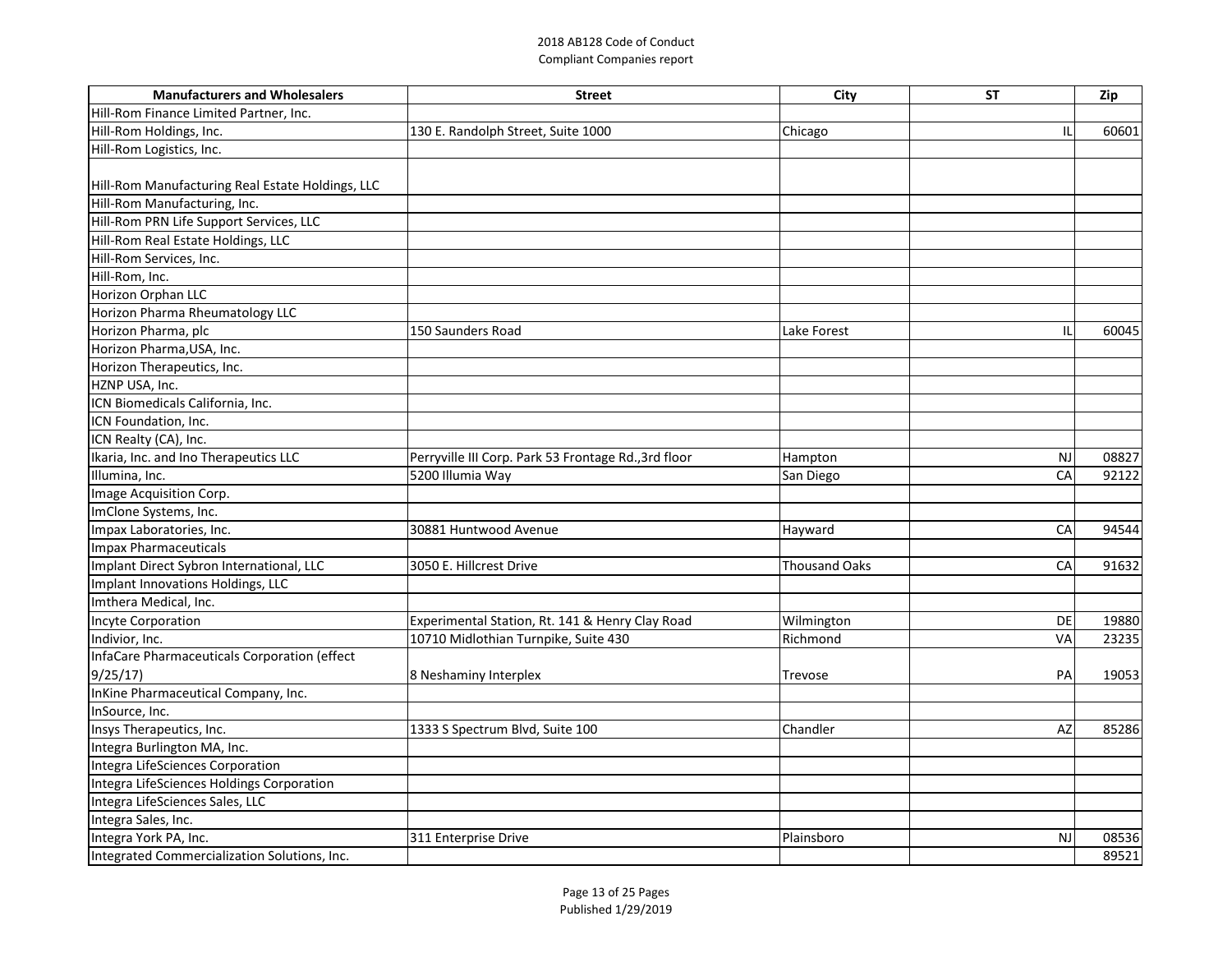| 10 Hudson Yards, 37th Floor<br><b>New York</b><br><b>NY</b><br>10001<br><b>Menlo Park</b><br>1555 Adams Drive<br>CA<br>94025<br>07940<br>2 Giralda Farms<br>Madison<br><b>NJ</b><br>106 Allen Road<br><b>Basking Ridge</b><br>07920<br>NJ<br>Cambridge<br>301 Binney Street, 2nd floor<br>MA<br>02142<br>1125 Trenton-Harbourton Road<br>Titusville<br>08560<br>NJ<br>Palo Alto<br>3180 Porter Drive<br>CA<br>94304<br>Skillman<br>199 Grandview Road<br><b>NJ</b><br>08855<br>08854<br>425 Hoes Lane<br>N.<br>Piscataway<br>Jacksonville<br>7500 Centurion Parkway, Suite 100<br>FL<br>32256<br>9237 Via De Ventura Blvd, Suite 135<br>Scottsdale<br>AZ<br>85258<br>Kirkland<br>16751 TransCanada Highway<br>Quebec H9H 4J4, Canada<br>Kadmon Pharmaceuticals, LLC<br>119 Commonwealth Drive<br>Warrendale<br>PA<br>15086<br>Kaleo, Inc<br>Richmond<br>23219<br>$\sqrt{\Delta}$<br>111 Virginia Street, Ste 300<br>MA<br>Wilmington<br>Karl Storz Endoscopia Latino America Incorporated<br>Karl Storz Endoscopy-America, Inc.<br>2151 E. Grand Ave<br>El Segundo<br>CA<br>90245<br>Karl Storz Endovision, Inc.<br>Karl Storz Imaging, Inc.<br>Karl Storz Lithotripsy-America, Inc.<br>KaVo Dental Technologies, LLC<br>1717 West Collins Avenue<br>92867<br>CA<br>Orange<br>1360 Greg Street, Suite 238<br>KCL USA, Inc.<br><b>Sparks</b><br><b>NV</b><br>89118<br>KCL USA, Inc. (provider license)<br>3175 W Ali Baba Ln, Suite 806<br><b>NV</b><br>89118<br>Las Vegas<br>KCL USA, Inc. (wholesaler license)<br>3175 W Ali Baba Ln, Suite 806<br><b>NV</b><br>89118<br>Las Vegas<br>Kedrion Biopharma Inc.<br>400 Kelby St 11th floor<br>Ft. Lee<br><b>NJ</b><br>07024 | <b>Manufacturers and Wholesalers</b>                  | <b>Street</b>            | City   | <b>ST</b> | Zip   |
|---------------------------------------------------------------------------------------------------------------------------------------------------------------------------------------------------------------------------------------------------------------------------------------------------------------------------------------------------------------------------------------------------------------------------------------------------------------------------------------------------------------------------------------------------------------------------------------------------------------------------------------------------------------------------------------------------------------------------------------------------------------------------------------------------------------------------------------------------------------------------------------------------------------------------------------------------------------------------------------------------------------------------------------------------------------------------------------------------------------------------------------------------------------------------------------------------------------------------------------------------------------------------------------------------------------------------------------------------------------------------------------------------------------------------------------------------------------------------------------------------------------------------------------------------------------------------------------------------------------------------------------------------------------------------|-------------------------------------------------------|--------------------------|--------|-----------|-------|
|                                                                                                                                                                                                                                                                                                                                                                                                                                                                                                                                                                                                                                                                                                                                                                                                                                                                                                                                                                                                                                                                                                                                                                                                                                                                                                                                                                                                                                                                                                                                                                                                                                                                           | Intercept Pharmaceuticals, Inc.                       |                          |        |           |       |
|                                                                                                                                                                                                                                                                                                                                                                                                                                                                                                                                                                                                                                                                                                                                                                                                                                                                                                                                                                                                                                                                                                                                                                                                                                                                                                                                                                                                                                                                                                                                                                                                                                                                           | International Medication Systems, Ltd.                |                          |        |           |       |
|                                                                                                                                                                                                                                                                                                                                                                                                                                                                                                                                                                                                                                                                                                                                                                                                                                                                                                                                                                                                                                                                                                                                                                                                                                                                                                                                                                                                                                                                                                                                                                                                                                                                           | Interpore Cross International, LLC dba Zimmer         |                          |        |           |       |
|                                                                                                                                                                                                                                                                                                                                                                                                                                                                                                                                                                                                                                                                                                                                                                                                                                                                                                                                                                                                                                                                                                                                                                                                                                                                                                                                                                                                                                                                                                                                                                                                                                                                           | <b>Biomet Irvine</b>                                  |                          |        |           |       |
|                                                                                                                                                                                                                                                                                                                                                                                                                                                                                                                                                                                                                                                                                                                                                                                                                                                                                                                                                                                                                                                                                                                                                                                                                                                                                                                                                                                                                                                                                                                                                                                                                                                                           | Interpore Spine, LLC                                  |                          |        |           |       |
|                                                                                                                                                                                                                                                                                                                                                                                                                                                                                                                                                                                                                                                                                                                                                                                                                                                                                                                                                                                                                                                                                                                                                                                                                                                                                                                                                                                                                                                                                                                                                                                                                                                                           | Intersect ENT                                         |                          |        |           |       |
|                                                                                                                                                                                                                                                                                                                                                                                                                                                                                                                                                                                                                                                                                                                                                                                                                                                                                                                                                                                                                                                                                                                                                                                                                                                                                                                                                                                                                                                                                                                                                                                                                                                                           | Intervet Inc./dba/Merck Animal Health                 |                          |        |           |       |
|                                                                                                                                                                                                                                                                                                                                                                                                                                                                                                                                                                                                                                                                                                                                                                                                                                                                                                                                                                                                                                                                                                                                                                                                                                                                                                                                                                                                                                                                                                                                                                                                                                                                           | logyn, Inc.                                           |                          |        |           |       |
|                                                                                                                                                                                                                                                                                                                                                                                                                                                                                                                                                                                                                                                                                                                                                                                                                                                                                                                                                                                                                                                                                                                                                                                                                                                                                                                                                                                                                                                                                                                                                                                                                                                                           | Ipsen Biopharmaceuticals, Inc.                        |                          |        |           |       |
|                                                                                                                                                                                                                                                                                                                                                                                                                                                                                                                                                                                                                                                                                                                                                                                                                                                                                                                                                                                                                                                                                                                                                                                                                                                                                                                                                                                                                                                                                                                                                                                                                                                                           | Ironwood Phamaceuticals, Inc.                         |                          |        |           |       |
|                                                                                                                                                                                                                                                                                                                                                                                                                                                                                                                                                                                                                                                                                                                                                                                                                                                                                                                                                                                                                                                                                                                                                                                                                                                                                                                                                                                                                                                                                                                                                                                                                                                                           | IsoTis Inc.                                           |                          |        |           |       |
|                                                                                                                                                                                                                                                                                                                                                                                                                                                                                                                                                                                                                                                                                                                                                                                                                                                                                                                                                                                                                                                                                                                                                                                                                                                                                                                                                                                                                                                                                                                                                                                                                                                                           | IsoTis OrthoBiologics, Inc.                           |                          |        |           |       |
|                                                                                                                                                                                                                                                                                                                                                                                                                                                                                                                                                                                                                                                                                                                                                                                                                                                                                                                                                                                                                                                                                                                                                                                                                                                                                                                                                                                                                                                                                                                                                                                                                                                                           | ISTA Pharmaceuticals, LLC                             |                          |        |           |       |
|                                                                                                                                                                                                                                                                                                                                                                                                                                                                                                                                                                                                                                                                                                                                                                                                                                                                                                                                                                                                                                                                                                                                                                                                                                                                                                                                                                                                                                                                                                                                                                                                                                                                           | Jamabil US, Inc.                                      |                          |        |           |       |
|                                                                                                                                                                                                                                                                                                                                                                                                                                                                                                                                                                                                                                                                                                                                                                                                                                                                                                                                                                                                                                                                                                                                                                                                                                                                                                                                                                                                                                                                                                                                                                                                                                                                           | Janssen Biotech, Inc.                                 |                          |        |           |       |
|                                                                                                                                                                                                                                                                                                                                                                                                                                                                                                                                                                                                                                                                                                                                                                                                                                                                                                                                                                                                                                                                                                                                                                                                                                                                                                                                                                                                                                                                                                                                                                                                                                                                           | Janssen Pharmaceuticals, Inc.                         |                          |        |           |       |
|                                                                                                                                                                                                                                                                                                                                                                                                                                                                                                                                                                                                                                                                                                                                                                                                                                                                                                                                                                                                                                                                                                                                                                                                                                                                                                                                                                                                                                                                                                                                                                                                                                                                           |                                                       |                          |        |           |       |
|                                                                                                                                                                                                                                                                                                                                                                                                                                                                                                                                                                                                                                                                                                                                                                                                                                                                                                                                                                                                                                                                                                                                                                                                                                                                                                                                                                                                                                                                                                                                                                                                                                                                           | Janssen Therapeutics, Division of Janssen Products LP |                          |        |           |       |
|                                                                                                                                                                                                                                                                                                                                                                                                                                                                                                                                                                                                                                                                                                                                                                                                                                                                                                                                                                                                                                                                                                                                                                                                                                                                                                                                                                                                                                                                                                                                                                                                                                                                           | Jarit Instruments, Inc.                               |                          |        |           |       |
|                                                                                                                                                                                                                                                                                                                                                                                                                                                                                                                                                                                                                                                                                                                                                                                                                                                                                                                                                                                                                                                                                                                                                                                                                                                                                                                                                                                                                                                                                                                                                                                                                                                                           | Jazz Pharmaceuticals, Inc.                            |                          |        |           |       |
|                                                                                                                                                                                                                                                                                                                                                                                                                                                                                                                                                                                                                                                                                                                                                                                                                                                                                                                                                                                                                                                                                                                                                                                                                                                                                                                                                                                                                                                                                                                                                                                                                                                                           | JERDS Luxembourg Holding Sarl Luxembourg              |                          |        |           |       |
|                                                                                                                                                                                                                                                                                                                                                                                                                                                                                                                                                                                                                                                                                                                                                                                                                                                                                                                                                                                                                                                                                                                                                                                                                                                                                                                                                                                                                                                                                                                                                                                                                                                                           | Johnson & Johnson Consumer, Inc.                      |                          |        |           |       |
|                                                                                                                                                                                                                                                                                                                                                                                                                                                                                                                                                                                                                                                                                                                                                                                                                                                                                                                                                                                                                                                                                                                                                                                                                                                                                                                                                                                                                                                                                                                                                                                                                                                                           | Johnson & Johnson HealthCare Systems, Inc.            |                          |        |           |       |
|                                                                                                                                                                                                                                                                                                                                                                                                                                                                                                                                                                                                                                                                                                                                                                                                                                                                                                                                                                                                                                                                                                                                                                                                                                                                                                                                                                                                                                                                                                                                                                                                                                                                           | Johnson & Johnson Surgical Vision                     |                          |        |           |       |
|                                                                                                                                                                                                                                                                                                                                                                                                                                                                                                                                                                                                                                                                                                                                                                                                                                                                                                                                                                                                                                                                                                                                                                                                                                                                                                                                                                                                                                                                                                                                                                                                                                                                           | Johnson & Johnson Vision Care, Inc.                   |                          |        |           |       |
|                                                                                                                                                                                                                                                                                                                                                                                                                                                                                                                                                                                                                                                                                                                                                                                                                                                                                                                                                                                                                                                                                                                                                                                                                                                                                                                                                                                                                                                                                                                                                                                                                                                                           | Journey Medical Corporation                           |                          |        |           |       |
|                                                                                                                                                                                                                                                                                                                                                                                                                                                                                                                                                                                                                                                                                                                                                                                                                                                                                                                                                                                                                                                                                                                                                                                                                                                                                                                                                                                                                                                                                                                                                                                                                                                                           | Jubilant DraxImage, Inc.                              |                          |        |           |       |
|                                                                                                                                                                                                                                                                                                                                                                                                                                                                                                                                                                                                                                                                                                                                                                                                                                                                                                                                                                                                                                                                                                                                                                                                                                                                                                                                                                                                                                                                                                                                                                                                                                                                           |                                                       |                          |        |           |       |
|                                                                                                                                                                                                                                                                                                                                                                                                                                                                                                                                                                                                                                                                                                                                                                                                                                                                                                                                                                                                                                                                                                                                                                                                                                                                                                                                                                                                                                                                                                                                                                                                                                                                           |                                                       |                          |        |           |       |
|                                                                                                                                                                                                                                                                                                                                                                                                                                                                                                                                                                                                                                                                                                                                                                                                                                                                                                                                                                                                                                                                                                                                                                                                                                                                                                                                                                                                                                                                                                                                                                                                                                                                           | Kapa Biosystems, Inc.                                 |                          |        |           |       |
|                                                                                                                                                                                                                                                                                                                                                                                                                                                                                                                                                                                                                                                                                                                                                                                                                                                                                                                                                                                                                                                                                                                                                                                                                                                                                                                                                                                                                                                                                                                                                                                                                                                                           |                                                       |                          |        |           |       |
|                                                                                                                                                                                                                                                                                                                                                                                                                                                                                                                                                                                                                                                                                                                                                                                                                                                                                                                                                                                                                                                                                                                                                                                                                                                                                                                                                                                                                                                                                                                                                                                                                                                                           |                                                       |                          |        |           |       |
|                                                                                                                                                                                                                                                                                                                                                                                                                                                                                                                                                                                                                                                                                                                                                                                                                                                                                                                                                                                                                                                                                                                                                                                                                                                                                                                                                                                                                                                                                                                                                                                                                                                                           |                                                       |                          |        |           |       |
|                                                                                                                                                                                                                                                                                                                                                                                                                                                                                                                                                                                                                                                                                                                                                                                                                                                                                                                                                                                                                                                                                                                                                                                                                                                                                                                                                                                                                                                                                                                                                                                                                                                                           |                                                       |                          |        |           |       |
|                                                                                                                                                                                                                                                                                                                                                                                                                                                                                                                                                                                                                                                                                                                                                                                                                                                                                                                                                                                                                                                                                                                                                                                                                                                                                                                                                                                                                                                                                                                                                                                                                                                                           |                                                       |                          |        |           |       |
|                                                                                                                                                                                                                                                                                                                                                                                                                                                                                                                                                                                                                                                                                                                                                                                                                                                                                                                                                                                                                                                                                                                                                                                                                                                                                                                                                                                                                                                                                                                                                                                                                                                                           |                                                       |                          |        |           |       |
|                                                                                                                                                                                                                                                                                                                                                                                                                                                                                                                                                                                                                                                                                                                                                                                                                                                                                                                                                                                                                                                                                                                                                                                                                                                                                                                                                                                                                                                                                                                                                                                                                                                                           |                                                       |                          |        |           |       |
|                                                                                                                                                                                                                                                                                                                                                                                                                                                                                                                                                                                                                                                                                                                                                                                                                                                                                                                                                                                                                                                                                                                                                                                                                                                                                                                                                                                                                                                                                                                                                                                                                                                                           |                                                       |                          |        |           |       |
|                                                                                                                                                                                                                                                                                                                                                                                                                                                                                                                                                                                                                                                                                                                                                                                                                                                                                                                                                                                                                                                                                                                                                                                                                                                                                                                                                                                                                                                                                                                                                                                                                                                                           |                                                       |                          |        |           |       |
|                                                                                                                                                                                                                                                                                                                                                                                                                                                                                                                                                                                                                                                                                                                                                                                                                                                                                                                                                                                                                                                                                                                                                                                                                                                                                                                                                                                                                                                                                                                                                                                                                                                                           |                                                       |                          |        |           |       |
|                                                                                                                                                                                                                                                                                                                                                                                                                                                                                                                                                                                                                                                                                                                                                                                                                                                                                                                                                                                                                                                                                                                                                                                                                                                                                                                                                                                                                                                                                                                                                                                                                                                                           | <b>Kerr Corporation</b>                               | 1717 West Collins Avenue | Orange | CA        | 92867 |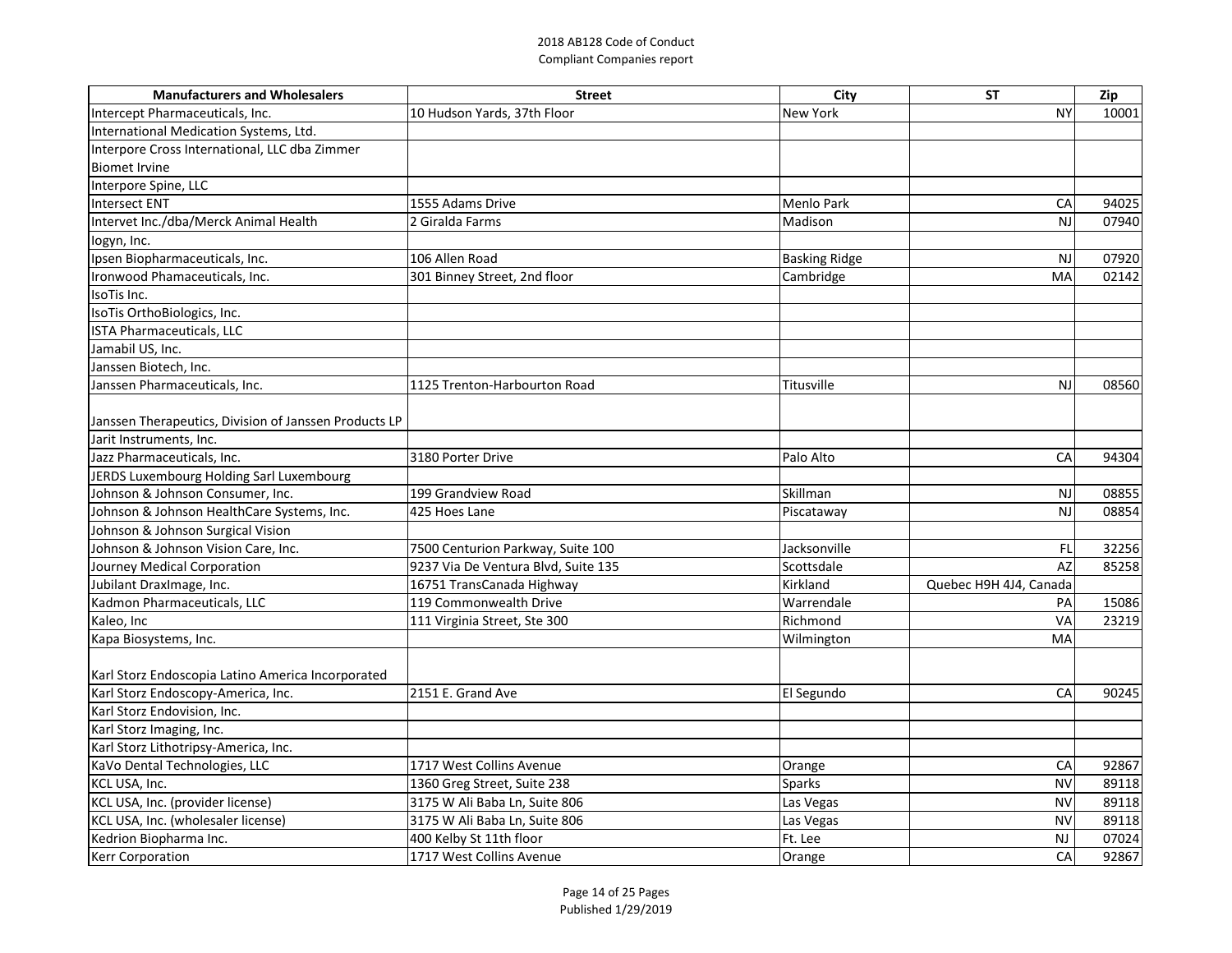| <b>Manufacturers and Wholesalers</b>                | <b>Street</b>                            | City              | <b>ST</b> | Zip   |
|-----------------------------------------------------|------------------------------------------|-------------------|-----------|-------|
| Keryx Biopharmaceuticals, Inc.                      | One Marina Park Drive, 12th floor Boston |                   | MA        | 02210 |
| KGA Fulfillment Services, Inc.'                     |                                          |                   |           |       |
| Kirschner Medical Corporation                       |                                          |                   |           |       |
| Kowa Pharmaceuticals America, Inc.                  | 530 Industrical Park Blvd.               | Montgomery        | Al        | 36117 |
| Kyowa Kirin, Inc.                                   | 135 Route 202/206 Suite 6                | Bedminster        | N         | 07921 |
| Lantheus Medical Imaging, Inc.                      | 331 Treble Cove Road                     | N. Billerica      | MA        | 01862 |
| Lanx Puerto Rico, LLC Puerto Rico                   |                                          |                   |           |       |
| Lanx Srl Italy                                      |                                          |                   |           |       |
| LDR Spine USA                                       |                                          |                   |           |       |
| Leo Pharma, Inc.                                    | 7 Giralda Farms                          | Madison           | <b>NJ</b> | 07940 |
| Lexicon Pharmaceuticals                             | 8800 Technology Forest Place             | The Woodlands     | TХ        | 77381 |
| Liberator Medical Supply, Inc.                      |                                          |                   |           |       |
| Lifecell Corporation                                | One Millennium Way                       | <b>Branchburg</b> | <b>NJ</b> | 08876 |
| LifeNet Health                                      | 1864 Concert Drive                       | Virginia Beach    | VA        | 23453 |
| LifeScan, Inc.                                      | 1000 Gilbraltar Drive                    | <b>Milpitas</b>   | CA        | 95035 |
| Lilly USA, LLC                                      |                                          |                   |           |       |
| Lineage Pharmaceuticals LLC                         |                                          |                   |           |       |
| LipoSonix, Inc.                                     |                                          |                   |           |       |
| LivaNova PLC                                        | 100 Cyberonics Blvd                      | Houston           | <b>TX</b> | 77058 |
| Loma Vista Medical, Inc.                            |                                          |                   |           |       |
| Luitpold Pharmaceuticals, Inc.                      | One Luitpold Drive                       | Shirley           | <b>NY</b> | 11967 |
| Lundbeck LLC                                        | Four Parkway North                       | Deerfield         |           | 60015 |
| Lutonix, Inc.                                       |                                          |                   |           |       |
| LVB Acquisition, Inc.                               |                                          |                   |           |       |
| Mallinckrodt Brand Pharmaceuticals, Inc.            | 675 McDonnell Blvd.                      | Hazelwood         | <b>MO</b> | 63042 |
| Mallinckrodt LLC                                    | 675 McDonnell Blvd.                      | Hazelwood         | <b>MO</b> | 63042 |
| Mallinckrodt, Inc.                                  | 675 McDonnell Blvd.                      | Hazelwood         | <b>MO</b> | 63042 |
| Mar Cor Purification, Inc.                          |                                          |                   |           |       |
| Masimo Americas, Inc.                               |                                          |                   |           |       |
| Masimo Corporation                                  | 52 Discovery                             | Irvine            | CA        | 92618 |
| Masimo Semiconductor, Inc.                          |                                          |                   |           |       |
| Masters Drug Compnay, Inc. (Wholesale)              |                                          |                   |           |       |
| Mayne Pharma                                        | 1240 Sugg Parkway                        | Greenville        | <b>NC</b> | 27834 |
| McKesson Corporation (Wholesale)                    |                                          |                   |           |       |
| McKesson Corporation and applicable entities        | One Post Road                            | San Francisco     | CA        | 94104 |
| McKesson Medical-Surgical, Inc. (Wholesale)         |                                          |                   |           |       |
| McKesson Patient Care solutions, Inc. (Pharmacy and |                                          |                   |           |       |
| Medical Device and Equipment)                       |                                          |                   |           |       |
| McKesson Plasma and Biologics LLC (Wholesale)       |                                          |                   |           |       |
| McKesson Specialty Care Distribution Corporation    |                                          |                   |           |       |
| (Wholesale)                                         |                                          |                   |           |       |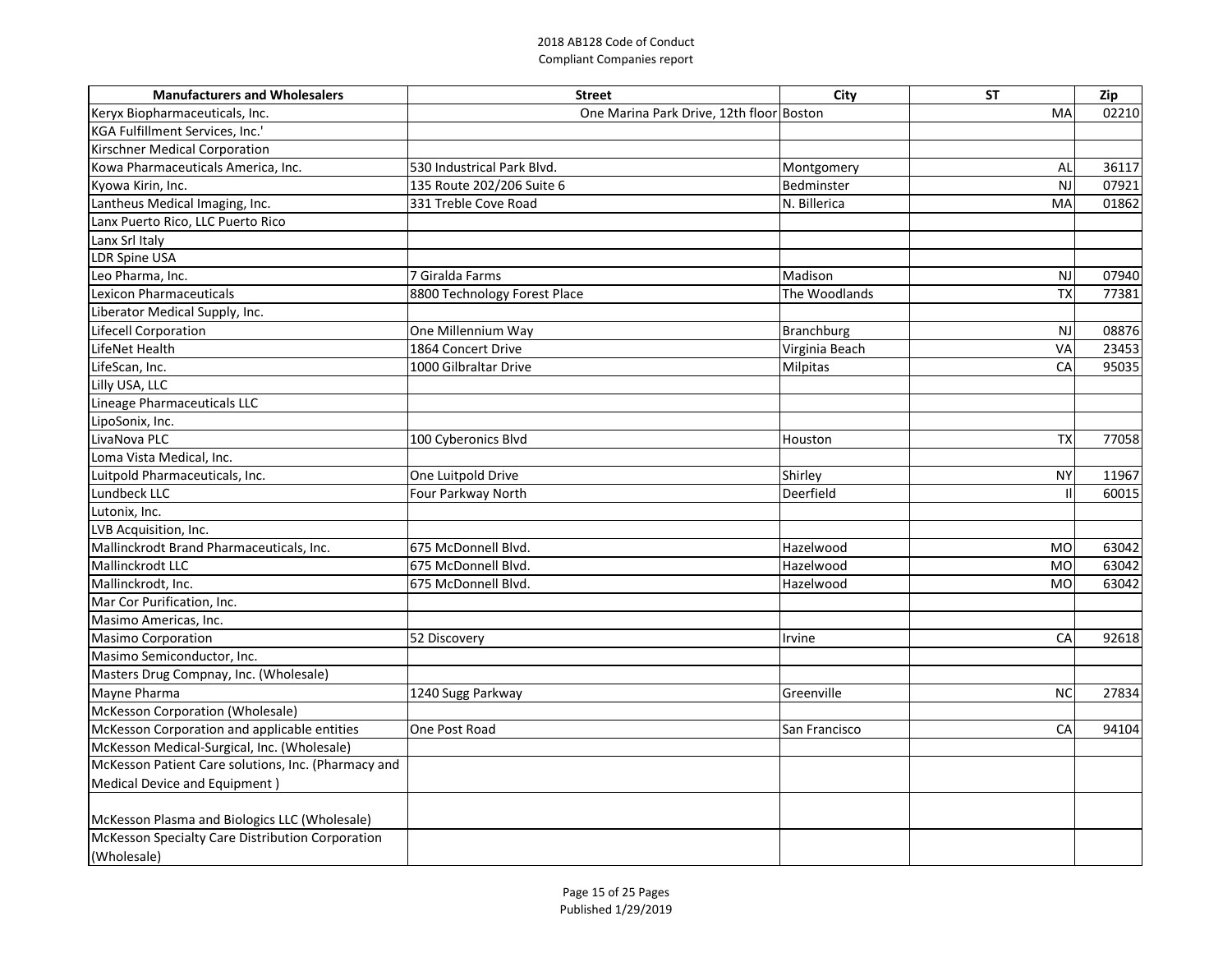| <b>Manufacturers and Wholesalers</b>            | <b>Street</b>                          | City                | <b>ST</b> | Zip   |
|-------------------------------------------------|----------------------------------------|---------------------|-----------|-------|
|                                                 |                                        |                     |           |       |
| McKesson Specialty Distribution LLC (Wholesale) |                                        |                     |           |       |
| McKesson Specialty Pharmacy, LP (Pharmacy)      |                                        |                     |           |       |
| Medac Pharma, Inc.                              | 29 N. Wacker Dr.                       | Chicago             |           | 60606 |
| Medafor, Inc.                                   |                                        |                     |           |       |
| MED-EL Corporation                              | 2645 Meridian Pkwy                     | Durham              | <b>NC</b> | 27713 |
| Medex Cardio-Pulmonary, Inc.                    | 330 Corporate Woods Parkway            | <b>Vernon Hills</b> |           | 60061 |
| <b>Medical Compression Systems</b>              |                                        |                     |           |       |
| Medical Device Business Services, Inc.          |                                        |                     |           |       |
| Medicines360                                    | 353 Sacramento Street, Suite 300       | San Francisco       | CA        | 94111 |
| Medicis Body Aesthetics, Inc.                   |                                        |                     |           |       |
| Medicis Pharmaceutical Corporation              |                                        |                     |           |       |
| Medimetriks Pharmaceuticals, Inc.               | 383 Route 46 West                      | Fairfield           | <b>NJ</b> | 07004 |
| Medimmune, LLC                                  |                                        |                     |           |       |
| Mediq / PRN Life Support Services, LLC          |                                        |                     |           |       |
| Medisca, Inc.                                   | 3955 W. Mesa Vista Ave., A10           | Las Vegas           | <b>NV</b> | 89118 |
| Medivance, Inc.                                 |                                        |                     |           |       |
| Medivators, Inc.                                |                                        |                     |           |       |
| Medline Industries, Inc.                        | One Medline Place                      | Mundelein           |           | 60060 |
| Medline ReNewal                                 |                                        |                     |           |       |
| MedTech Surgical Inc.                           |                                        |                     |           |       |
| Medtronic, PLC                                  | 710 Medtronic Pkway, LC370             | Minneapolis         | <b>MN</b> | 55432 |
| MegaDyne Medical Products Inc.                  |                                        |                     |           |       |
| Melinta Therapeutics, Inc.                      | 300 Tri State International, Suite 272 | Lincolnshire        | Ш         | 60069 |
| Mentor Worldwide LLC                            | 33 Technology Drive                    | Irvine              | CA        | 92618 |
| Merck & Co., Inc.                               | 2000 Galloping Hill Road               | Kenilworth          | NJ        | 07033 |
| Merit Medical Systems, Inc.                     | 1600 West Merit Parkway                | South Jordan        | UT        | 84005 |
| Merz North America, Inc.                        | 6501 Six Forks Road                    | Raleigh             | <b>NC</b> | 27605 |
| Merz Pharmaceuticals, LLC                       |                                        |                     |           |       |
| Merz, Inc.                                      |                                        |                     |           |       |
| Metrex Research, LLC                            | 1717 West Collins Avenue               | Orange              | CA        | 92867 |
| Micromeasurements Limited                       |                                        |                     |           |       |
| MicroPort Orthopedics, Inc.                     | 5677 Airline Road                      | Arlington           | <b>TN</b> | 38002 |
| MicroVention, Inc.                              | 35 Enterprise                          | Aliso Viejo         | CA        | 92656 |
| MicroVention, Inc.                              | 1311 Valencia Ave                      | Tustin              | CA        | 92790 |
| Midwest Medical Supply Company                  | 13400 Lakefront Road                   | Eath City           | <b>MO</b> | 63045 |
| Millennium Pharmaceuticals, Inc.                | 40 Landsdowne Street                   | Cambridge           | MA        | 02139 |
| Minnesota Scientific, Inc.                      |                                        |                     |           |       |
| miraDry, Inc. (f/k/a Miramar Labs. Inc.)        | 2790 Walsh Avenue                      | Santa Clara         | CA        | 95051 |
| Misonix, Inc.                                   | 1938 New Highway                       | Farmingdale         | <b>NY</b> | 11735 |
| <b>Mission Pharmacal Company</b>                | 10999 IH 10 West, #1000                | San Antonio         | <b>TX</b> | 78230 |
| Mitsubishi Tanabe Pharma America, Inc.          | 525 Washington Blvd, Suite 400         | Jersey City         | <b>NJ</b> | 07310 |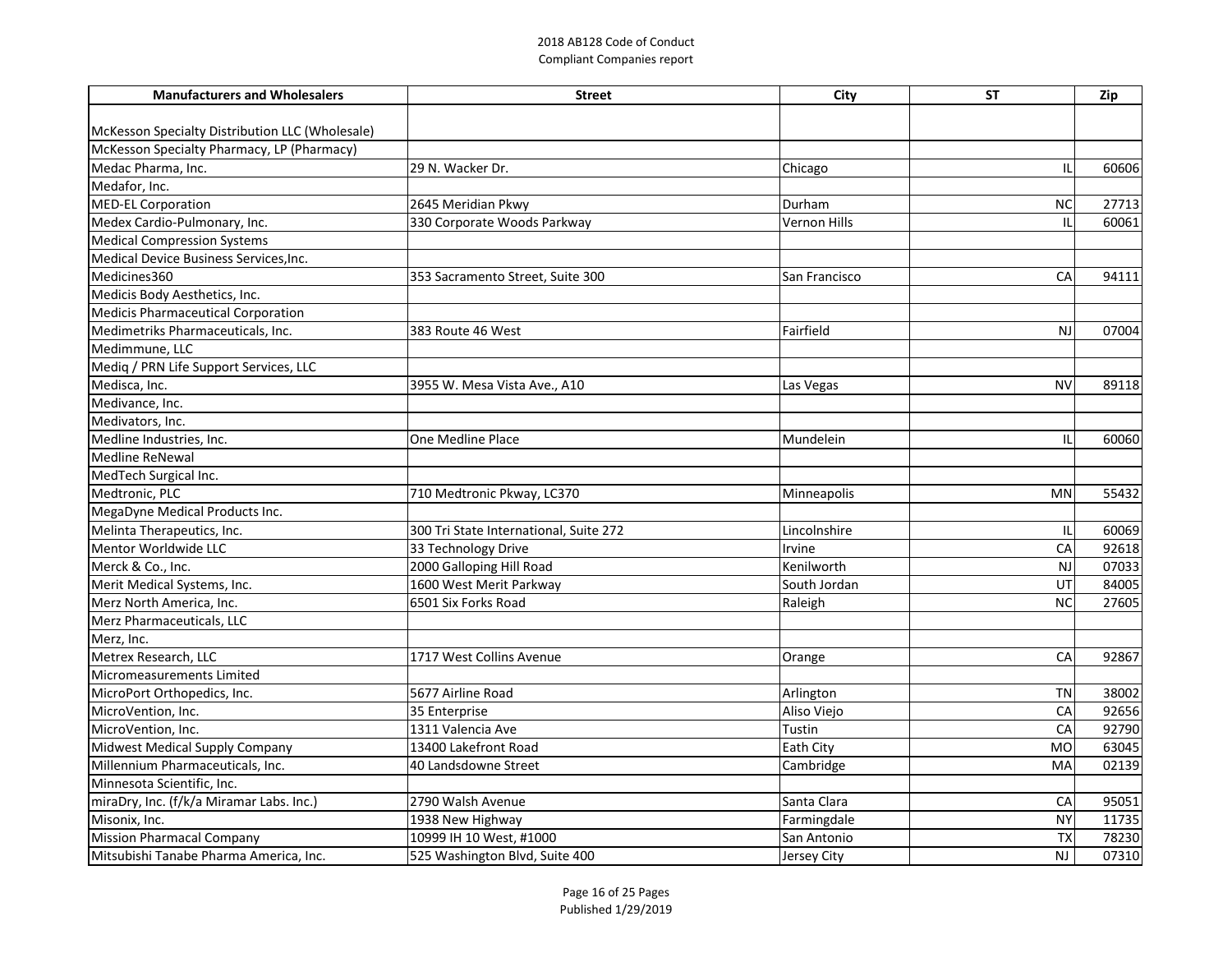| <b>Manufacturers and Wholesalers</b>   | <b>Street</b>                    | City                 | <b>ST</b> | Zip   |
|----------------------------------------|----------------------------------|----------------------|-----------|-------|
| Monaghan Medical Corporation           | 5 Latour Ave, Suite 1600         | Plattsburgh          | <b>NY</b> | 12901 |
| Moore Medical LLC (Wholesale)          |                                  |                      |           |       |
| Mortara Instrument, Inc.               |                                  |                      |           |       |
| Mylan Inc.                             |                                  |                      |           |       |
| Mylan Institutional, Inc.              |                                  |                      |           |       |
| Mylan Institutional, LLC               |                                  |                      |           |       |
| Mylan N.V.                             |                                  |                      |           |       |
| Mylan Pharmaceuticals, Inc.            | 781 Chestnut Ridge Road          | Morgantown           | <b>WV</b> | 26505 |
| Mylan Specialty L.P.                   |                                  |                      |           |       |
| Myriad Genetic Laboratories, Inc.      | 320 Wakara Way                   | Salt Lake City       | UT        | 84108 |
| Neomend, Inc.                          |                                  |                      |           |       |
| <b>Neos Therapeutics</b>               | 2940 N. Hwy 360, Suite 400       | <b>Grand Praire</b>  | <b>TX</b> | 75050 |
| NeoStrata                              |                                  |                      |           |       |
| Nestle' Health Care Nutrition, Inc     |                                  |                      |           |       |
| Neuorcrine Biosciences, Inc.           | 12780 El Camino Real             | San Diego            | CA        | 92130 |
| Neuronetics, Inc.                      | 3222 Phonenixville Pike          | Malvern              | PA        | 19355 |
| NeuWave Medical Inc.                   |                                  |                      |           |       |
| Nobel Biocare USA                      | 22715 Savi Ranch Parkway         | Yorba Linda          | CA        | 92887 |
| Normed Medizin Technik GmbH Germany    |                                  |                      |           |       |
| Novartis Pharmaceuticals Corporation   | 59 Route 10                      | East Hanover         | <b>NJ</b> | 07936 |
| Novem Pharmaceuticals, Inc.            | 11960 WS 144 St.                 | Miami                | FL        | 33186 |
| Novem Therapeutics LLC                 |                                  |                      |           |       |
| Novo Nordisk, Inc.                     | 100 College Road West            | Princeton            | <b>NJ</b> | 08540 |
| Novocure, Inc.                         | 195 Commerce Way                 | Portsmouth           | <b>NH</b> | 03801 |
| Nuvasive Specialized Orthopedics, Inc. |                                  |                      |           |       |
| NuVasive, Inc.                         | 7475 Lusk Boulevard              | San Diego            | CA        | 92121 |
| NxStage Medical, Inc.                  | 439 S. Union St. 5th floor       | Lawrence             | MA        | 01843 |
| NxThera                                |                                  |                      |           |       |
| Oceana Therapeutics, Inc.              |                                  |                      |           |       |
| Oceanside Pharmaceuticals, Inc.        |                                  |                      |           |       |
| OcuSOFT, Inc.                          | 301 Kroesche Rd.                 | Rosenberg            | <b>TX</b> | 77471 |
| Oera Therapeutics (effective 12/11/17) | 525 University Ave.              | Palo Alto            | CA        | 94301 |
| Olympus America, Inc.                  | 3500 Corporate Parkway           | <b>Center Valley</b> | PA        | 18034 |
| Olympus Corporation of Americas        | 3500 Corporate Parkway           | <b>Center Valley</b> | PA        | 18034 |
| <b>Omeros Corporation</b>              | 201 Elliott Avenue West          | Seattle              | <b>WA</b> | 98119 |
| Omni Motion, Inc.                      |                                  |                      |           |       |
| OMP, Inc                               |                                  |                      |           |       |
| Onpharma Inc.                          |                                  |                      |           |       |
| Onset Dermatologics, LLC OPO, Inc.     |                                  |                      |           |       |
| On-X Life Technologies                 | 1300 East Anderson Lane, Bldg. B | Austin               | <b>TX</b> | 78752 |
| Ony Biotech, Inc                       | 1576 Sweet Home Road             | Amherst              | <b>NY</b> | 14228 |
| Optinose US, Inc.                      | 1020 Stony Hill Road, Suite 300  | Yardley              | PA        | 19067 |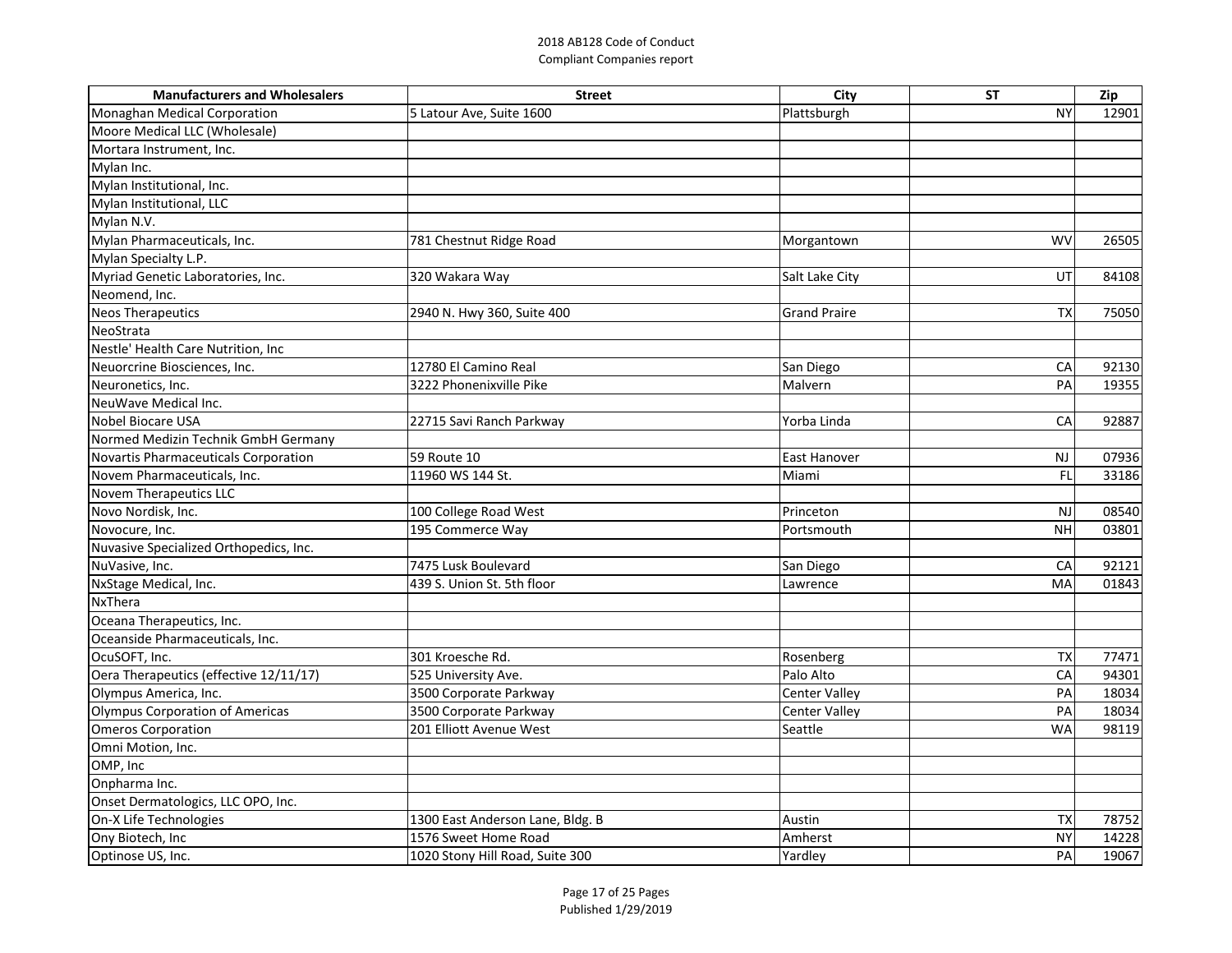| <b>Manufacturers and Wholesalers</b>            | <b>Street</b>                                | City           | <b>ST</b>  | Zip   |
|-------------------------------------------------|----------------------------------------------|----------------|------------|-------|
| Optos Incorporated                              | 155 Northboro Rd.                            | Southborough   | MA         | 01772 |
| OraPharma TopCo Holdings, Inc.                  |                                              |                |            |       |
| OraPharma, Inc.                                 |                                              |                |            |       |
| Orexo, US, Inc                                  | 150 Headquarters Plaza, East Tower 5th Floor | Morristan      | NJ         | 07960 |
| <b>Ormco Corporation</b>                        | 1717 West Collins Avenue                     | Orange         | CA         | 92867 |
| <b>Ortho Clinical Diagnostics</b>               | 1001 US Route 202 North                      | Raritan        | <b>NJ</b>  | 08869 |
| Ortho Organizers, Inc.                          | 1822 Aston Ave                               | Carlsbad       | CA         | 92008 |
| Ortho Technology. Inc.                          |                                              |                |            |       |
| <b>Ortho Transmission LLC</b>                   |                                              |                |            |       |
| Orthofix, Inc.                                  | 3451 Plano Parkway                           | Lewisville     | <b>TX</b>  | 75056 |
| Orthopaedic Advantage, LLC                      |                                              |                |            |       |
| Orthopedic Biomet CentroAmericana SA Costa Rica |                                              |                |            |       |
| ORTHOsoft, Inc. Canada                          |                                              |                |            |       |
| <b>OsteoMed LLC</b>                             | 3885 Arapaho Rd.                             | Addison        | <b>TX</b>  | 75001 |
| Otonomy, Inc.                                   | 6275 Nancy Ridge Drive, Suite 100            | San Diego      | CA         | 92121 |
| Otsuka America Pharmaceutical, Inc.             | 2440 Research Blvd.                          | Rockville      | <b>MD</b>  | 20850 |
| Pacira Pharmaceuticals, Inc                     | 5 Sylvan Way, Suite 300                      | Parsippany     | <b>NJ</b>  | 7054  |
| Par Pharmaceutical                              | 130 Vintage Drive                            | Huntsville     | Al         | 35811 |
| PARI Respiratory Equipment, Inc.                | 2412 Pari Way                                | Midlothian     | VA         | 23112 |
| Patriot Pharmaceuticals, LLC                    |                                              |                |            |       |
| Patterson Companies. Inc.                       | 1031 Mendota Heights Road                    | St. Paul       | <b>MN</b>  | 55120 |
| Patterson Dental Supply, Inc.                   | 1030 Winding Creek Road, Suite 150           | Roseville      | CA         | 95678 |
| Patterson Dental Supply, Inc.                   | 309 W 2880 South                             | Salt Lake City | UT         | 84115 |
| Patterson Dental Supply, Inc.                   | 1880 N. 2200 W. Suite 10                     | Salt Lake City | UT         | 84116 |
| Patterson Logistics Services, Inc.              | 1905 Lakewood Dr.                            | Boone          | IA         | 50036 |
| Patterson Logistics Services, Inc.              | 6419 S. 228th Street, Suite 101              | Kent           | <b>WA</b>  | 98032 |
| Patterson Logistics Services, Inc.              | 7055 Cleveland Road                          | South Bend     | ΙN         | 46628 |
| Patterson Logistics Services, Inc.              | 800 Monte Vista Drive                        | Dinuba         | ${\sf CA}$ | 93618 |
| Patterson Logistics Services, Inc.              | 925 Carolina Pines Blvd, Suite B             | Blythewood     | SC         | 29016 |
| Patterson Veterinary Supply, Inc.               | 21111 N 9th Place                            | Phoenix        | AZ         | 85024 |
| Patterson Veterinary Supply, Inc.               | 3604 Kimball Drive                           | Kansas City    | <b>MO</b>  | 64161 |
| PD-Rx Pharmaceuticals, Inc.                     | 727 North Ann Arbor                          | Oklahoma City  | OK         | 73127 |
| Pedinol Pharmacal, Inc.                         |                                              |                |            |       |
| Penumbra, Inc.                                  | 1351 Harbor Bay Parkway                      | Alameda        | CA         | 94502 |
| Pernix Therapeutics Holdings, Inc.              | 10 N. Park Place, Suite 201                  | Morritown      | <b>NJ</b>  | 07960 |
| Pernix Therapeutics, LLC                        |                                              |                |            |       |
| PETNET Solutions, Inc.                          |                                              |                |            |       |
| Pfizer Consumer Healthcare                      | 5 Geralda Farms                              | Madison        | <b>NJ</b>  | 07940 |
| Pfizer, Inc.                                    | 235 East 42nd Street                         | New York       | <b>NY</b>  | 10017 |
| Pharmacyclics, Inc.                             | 995 East Arques Avenue                       | Sunnyvale      | CA         | 94085 |
| PharMEDium Healthcare Corp.                     |                                              |                |            |       |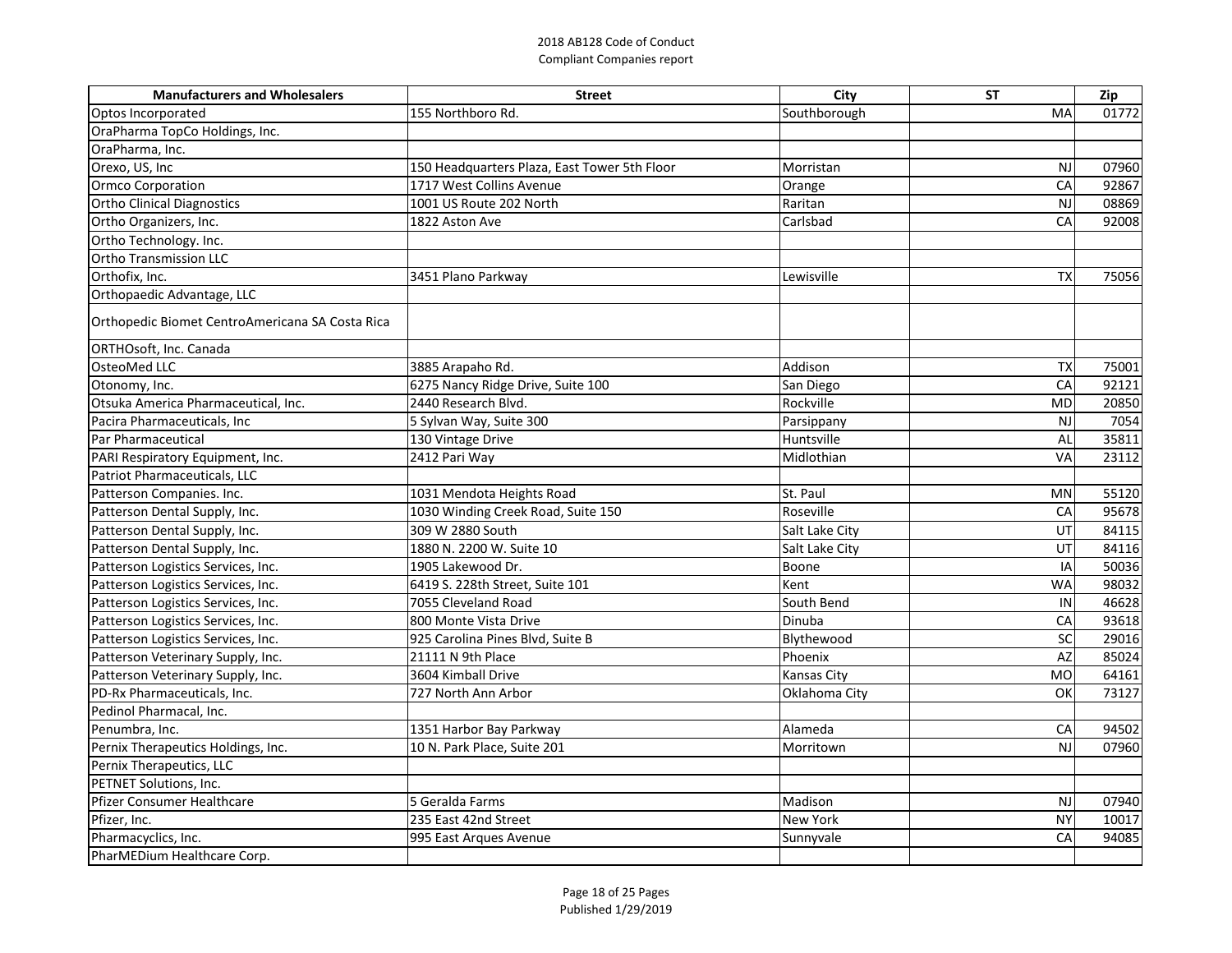| <b>Manufacturers and Wholesalers</b>                  | <b>Street</b>                                 | <b>City</b>         | <b>ST</b> | Zip   |
|-------------------------------------------------------|-----------------------------------------------|---------------------|-----------|-------|
| Philips Healthcare, Division of Philips North America |                                               |                     |           |       |
| Corp.                                                 | 3000 Minuteman Road                           | Andover             | MA        | 01810 |
| Pinnacle Biologics, Inc.                              | 2801 Lakeside Dr.                             | Bannockburn         |           | 60015 |
| Plastifrance                                          |                                               |                     |           |       |
| PneumRx, Inc.                                         | 4255 Burton Drive                             | Santa Clara         | CA        | 95054 |
| Portola Pharmaceuticals                               | 270 E. Grand Ave                              | Sout San Francisco  | CA        | 94080 |
| Precise Dental Products, Ltd. And other companies     |                                               |                     |           |       |
| that sells Integra Products in NV or is acquired by   |                                               |                     |           |       |
| Integra                                               |                                               |                     |           |       |
| Precision Dermatology, Inc.                           |                                               |                     |           |       |
| <b>Precision MD LLC</b>                               |                                               |                     |           |       |
| Prestwick Pharmaceuticals, Inc.                       |                                               |                     |           |       |
| Princeton Pharma Holdings, LLC                        |                                               |                     |           |       |
| Private Formula Corp.                                 |                                               |                     |           |       |
| Professional Hospital Supply (PHS)                    |                                               |                     |           |       |
| Prometheus Laboratories, Inc.                         | 9410 Carroll Park Drive                       | San Diego           | CA        | 92121 |
| Promius Pharma, LLC                                   | 200 Somerset Corp. Blvd., Bldg. II, 7th floor | Bridgewater         | NJ        | 08807 |
| Proskin LLC                                           |                                               |                     |           |       |
| PTC Therapuetics, Inc.                                | 00 Corporate Court                            | South Plainfield    | <b>NJ</b> | 07080 |
| Purdue Pharma LP (Rx)                                 | One Stamford Forum / 201 Tresser Blvd.        | Stamford            | <b>CT</b> | 06901 |
| QOL Medical, LLC                                      | 3405 Ocean Drive                              | Vero Beach          | FL        | 32963 |
| <b>Qualitest Pharmaceuticals</b>                      | 130 Vintage Drive                             | Huntsville          | Al        | 35811 |
| Radiometer America, Inc.                              | 250 S. Kraemer Blvd.                          | <b>Brea</b>         | CA        | 92821 |
| <b>Radius Health</b>                                  | 950 Winter Street                             | Waltham             | MA        | 02451 |
| Raindance Technologies Limited                        |                                               |                     |           |       |
| Raindance Technologies, Inc.                          |                                               |                     |           |       |
| Rapid Diagnostics, Inc.                               |                                               |                     |           |       |
| Regeneron Health Solutions, Inc.                      |                                               |                     |           |       |
| Regeneron Pharmaceuticals, Inc.                       | 777 Old Saw Mill River Rd.                    | Tarrytown           | <b>NY</b> | 10591 |
| Reliant Medical Lasers, Inc.                          |                                               |                     |           |       |
| Reliant Technologies, LLC                             |                                               |                     |           |       |
| Relypsa, Inc.                                         | 100 Cardinal Way                              | <b>Redwood City</b> | CA        | 94063 |
| Rempex Pharmaceuticals, Inc.                          |                                               |                     |           |       |
| Rempex Pharmaceuticals, Inc. through 1-5-18)          | 11534 Sorrento Valley Way                     | San Diego           | CA        | 92121 |
|                                                       |                                               |                     |           |       |
| Renaissance Lakewood, LLC (5 locations 4 NJ 1 PA)     |                                               |                     |           |       |
| Renaud Skin Care Laboratories, Inc.                   |                                               |                     |           |       |
| Representaciones Zimmer Inc., S. de R.L. de C.V.      |                                               |                     |           |       |
| Mexico                                                |                                               |                     |           |       |
| Research Specialties for Laboratories NV              |                                               |                     |           |       |
| Respiratory Diagnostics, Inc.                         |                                               |                     |           |       |
| <b>Respondwell LLC</b>                                |                                               |                     |           |       |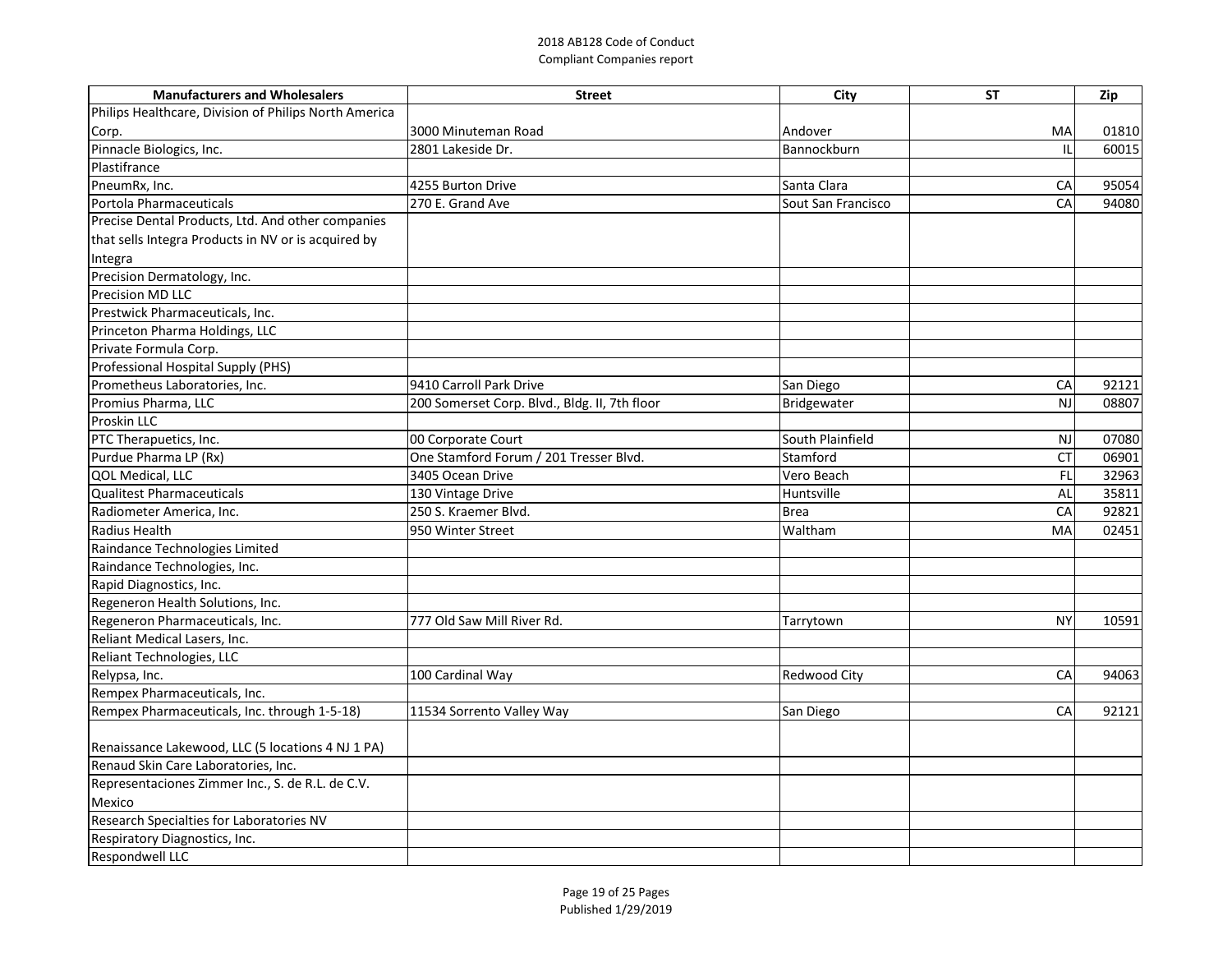| 3721 Valley Centre Dr.<br>92130<br>San Diego<br>CA<br>498 Washington St<br>R1<br>02816<br>Coventry<br>119 State Ave.<br>KY<br>42141<br>Glasgow<br>Indianapolis<br>IN<br>Indianapolis<br>9115 Hague Road<br>IN<br>46250<br>Indianapolis<br>IN<br>Indianapolis<br>$\sf IN$<br>94588<br>4300 Hacienda Drive<br>CA<br>Pleasanton | <b>Manufacturers and Wholesalers</b>                    | <b>Street</b>                 | <b>City</b> | <b>ST</b> | Zip   |
|------------------------------------------------------------------------------------------------------------------------------------------------------------------------------------------------------------------------------------------------------------------------------------------------------------------------------|---------------------------------------------------------|-------------------------------|-------------|-----------|-------|
|                                                                                                                                                                                                                                                                                                                              | Retrophin, Inc.                                         |                               |             |           |       |
|                                                                                                                                                                                                                                                                                                                              | RHC Holdings, Inc.                                      |                               |             |           |       |
|                                                                                                                                                                                                                                                                                                                              | Rhodes Pharmaceuticals LP                               |                               |             |           |       |
|                                                                                                                                                                                                                                                                                                                              | Rhythmia Medical, Inc.                                  |                               |             |           |       |
|                                                                                                                                                                                                                                                                                                                              | Richie Pharmacal Co.                                    |                               |             |           |       |
|                                                                                                                                                                                                                                                                                                                              | Robert S. Smith, Inc.                                   |                               |             |           |       |
|                                                                                                                                                                                                                                                                                                                              | Roche Diabetes Care, Inc.                               |                               |             |           |       |
|                                                                                                                                                                                                                                                                                                                              | <b>Roche Diagnostics Corportation</b>                   |                               |             |           |       |
|                                                                                                                                                                                                                                                                                                                              | Roche Diagnostics Operations, Inc                       |                               |             |           |       |
|                                                                                                                                                                                                                                                                                                                              | Roche Health Solutions, Inc.                            |                               |             |           |       |
|                                                                                                                                                                                                                                                                                                                              | Roche Molecular Systems, Inc.                           |                               |             |           |       |
|                                                                                                                                                                                                                                                                                                                              | Roche Sequencing Solutions, Inc.                        |                               |             |           |       |
|                                                                                                                                                                                                                                                                                                                              | <b>Rochester Medical Corportation</b>                   |                               |             |           |       |
|                                                                                                                                                                                                                                                                                                                              | R-Pharm US, LLC                                         | 3120 Princton Pike, Suite 301 | Lawrence    | <b>NJ</b> | 08648 |
|                                                                                                                                                                                                                                                                                                                              | RTI Acquisition Corporation, Inc.                       |                               |             |           |       |
|                                                                                                                                                                                                                                                                                                                              |                                                         |                               |             |           |       |
| 32250                                                                                                                                                                                                                                                                                                                        | <b>RxC Acquisition Company (Pharmacy and Wholesale)</b> |                               |             |           |       |
|                                                                                                                                                                                                                                                                                                                              | Sadra Medical, Inc.                                     |                               |             |           |       |
| 3909 Three Oaks Rd<br>Cary<br>60013                                                                                                                                                                                                                                                                                          | Sage Products                                           |                               |             |           |       |
| 1901 N. Roselle Road, Suite 450<br>Schaumburg<br>60195                                                                                                                                                                                                                                                                       | Sagent Pharmaceuticals, Inc.                            |                               |             |           |       |
|                                                                                                                                                                                                                                                                                                                              | Salix Pharmaceuticals, Inc.                             |                               |             |           |       |
|                                                                                                                                                                                                                                                                                                                              | Salix Pharmaceuticals, Ltd.                             |                               |             |           |       |
| 100 College Road West<br>Princeton<br>8844<br><b>NJ</b>                                                                                                                                                                                                                                                                      | Sandoz, Inc.                                            |                               |             |           |       |
| 08807<br>55 Corporate Drive<br><b>NJ</b><br>Bridgewater                                                                                                                                                                                                                                                                      | Sanofi US                                               |                               |             |           |       |
|                                                                                                                                                                                                                                                                                                                              | Santarus, Inc.                                          |                               |             |           |       |
| 30076<br>1000 Holcomb Woods Parkway, Suite 270<br>Roswell<br>GA                                                                                                                                                                                                                                                              | Saol Therapeutics, Inc.                                 |                               |             |           |       |
| 215 First Street<br>Cambridge<br>2142<br>MA                                                                                                                                                                                                                                                                                  | Sarepta Therapeutics, Inc.                              |                               |             |           |       |
|                                                                                                                                                                                                                                                                                                                              | Scandimed Holding AB Sweden                             |                               |             |           |       |
| Carlsbad<br>5770 Armada Drive<br>CA<br>92009                                                                                                                                                                                                                                                                                 | SeaSpine Holdings Corporation                           |                               |             |           |       |
|                                                                                                                                                                                                                                                                                                                              | SeaSpine Orthopedics Corp                               |                               |             |           |       |
|                                                                                                                                                                                                                                                                                                                              | SeaSpine Sales LLC                                      |                               |             |           |       |
|                                                                                                                                                                                                                                                                                                                              | SeaSpine, Inc.                                          |                               |             |           |       |
| 21823 30th Drive SE<br><b>Bothell</b><br>98021<br><b>WA</b>                                                                                                                                                                                                                                                                  | Seattle Genetics, Inc.                                  |                               |             |           |       |
| 645 Hembree Parkway, Suite I<br>Roswell<br>GA<br>30076                                                                                                                                                                                                                                                                       | Sebela Pharmaceuticals, Inc.                            |                               |             |           |       |
|                                                                                                                                                                                                                                                                                                                              | Sedline, Inc.                                           |                               |             |           |       |
|                                                                                                                                                                                                                                                                                                                              | SenoRx, Inc.                                            |                               |             |           |       |
| 205 Granite Run Drive<br>PA<br>17601<br>Lancaster                                                                                                                                                                                                                                                                            | Septodont                                               |                               |             |           |       |
| Holly Springs Business Park 475 Green Oaks Parkway<br><b>Holly Springs</b><br><b>NC</b><br>27540                                                                                                                                                                                                                             | Seqirus, Inc.                                           |                               |             |           |       |
| 11 Columbia<br>CA<br>92656<br>Aliso Viejo                                                                                                                                                                                                                                                                                    | Sequent Medical, Inc.                                   |                               |             |           |       |
|                                                                                                                                                                                                                                                                                                                              | Shanghai Biomet Business Consulting Co. Ltd. China      |                               |             |           |       |
| Florham Park<br>300 Campus Drive<br>NJ<br>07932                                                                                                                                                                                                                                                                              | Shionogi, Inc.                                          |                               |             |           |       |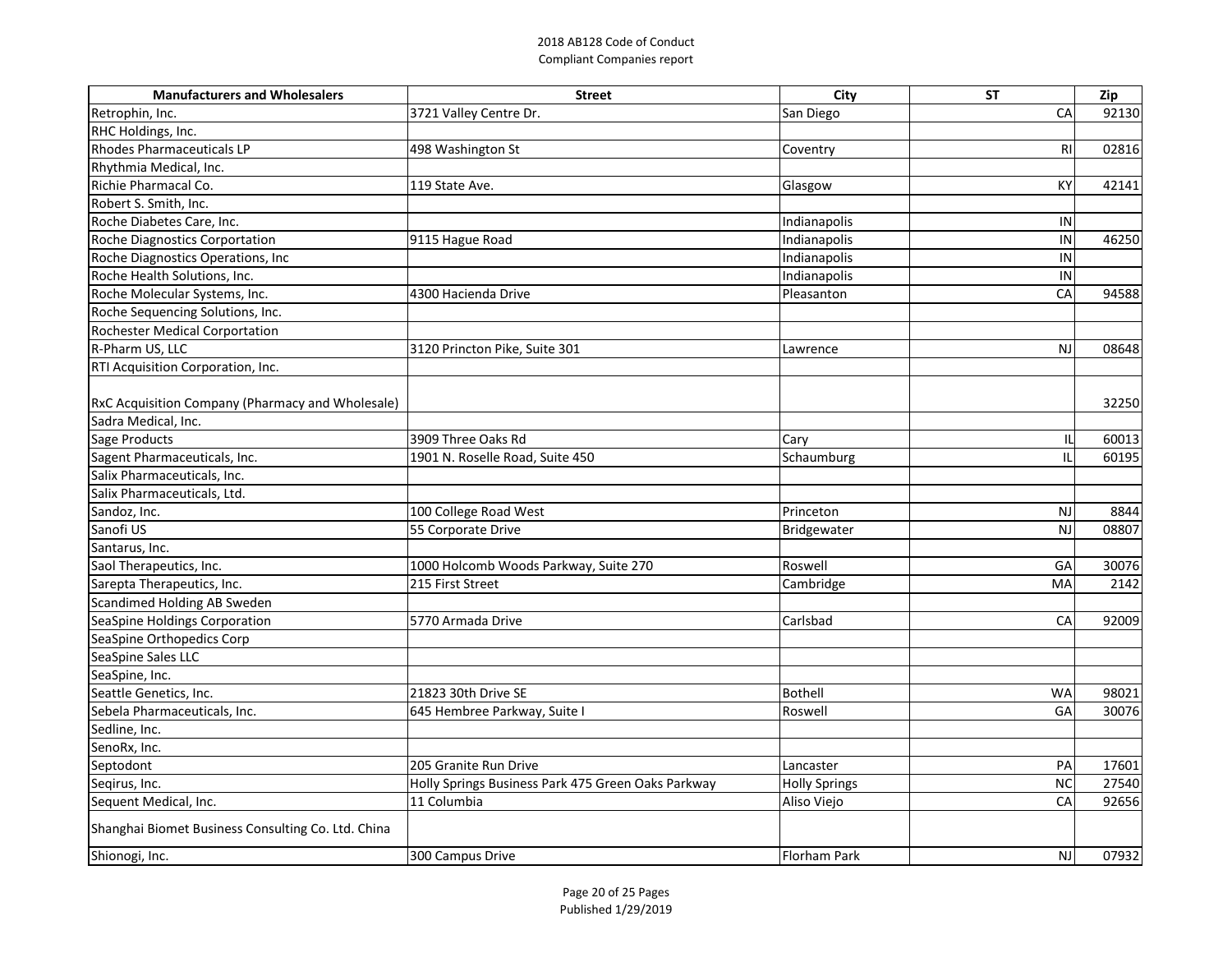| <b>Manufacturers and Wholesalers</b>              | <b>Street</b>                        | City                     | <b>ST</b>       | Zip   |
|---------------------------------------------------|--------------------------------------|--------------------------|-----------------|-------|
| Shire Pharmaceuticals, Inc.                       | 300 Shire Way                        | Lexington                | MA              | 02142 |
| Shockwave Medical, Inc.                           | 48501 Warm Springs Blvd, Suite 108   | Fremont                  | CA              | 94539 |
| Siemens Healthcare Diagnostics, Inc.              |                                      |                          |                 |       |
| Siemens Medical Solutions USA, Inc.               | 40 Liberty Blvd.                     | Malvern                  | PA              | 19355 |
| Sight Savers, Inc.                                |                                      |                          |                 |       |
| Silvergate Pharmaceuticals, Inc.                  | 6251 Greenwood Plaza #101            | <b>Greenwood Village</b> | CO <sub>1</sub> | 80111 |
| SM Re Ltd. Guernsey                               |                                      |                          |                 |       |
| Smith & Nephew, Inc.                              | 150 Minuteman Road                   | Andover                  | MA              | 01810 |
| Smith Medical Partners, LLC                       | 950 Lively Blvd.                     | Wood Dale                |                 | 60191 |
| Smiths Medical ASD, Inc.                          | 10 Bowman Drive                      | Keene                    | <b>NH</b>       | 03431 |
| Smiths Medical ASD, Inc.                          | 201 West Queen Street                | Southington              | <b>CT</b>       | 06489 |
| Smiths Medical ASD, Inc.                          | 3350 Granada Avenue N., Suite 100    | Oakdale                  | <b>MN</b>       | 55042 |
| Smiths Medical ASD, Inc.                          | 5700 West 23rd Avenue                | Gary                     | IN              | 46406 |
| Smiths Medical ASD, Inc.                          | 6000 Nathan Lane North               | Minneapolis              | <b>MN</b>       | 55442 |
| Smiths Medical ASD, Inc.                          | 6250 Shier Rings Road                | Dublin                   | OH              | 43016 |
| Smiths Medical ASD, Inc.                          | 9124 Polk Lane, Suite 101            | Olive Branch             | <b>MS</b>       | 38671 |
| Sobi, Inc.                                        | 890 Winter Street                    | Waltham                  | MA              | 02451 |
| Solstice Neurosciences, LLC                       | 4010 Dupont Circle, Suite L-07       | Louisville               | <b>KY</b>       | 40207 |
| Solta Medical International, Inc.                 |                                      |                          |                 |       |
| Solta Medical, Inc.                               |                                      |                          |                 |       |
| SoniTrack Systems, Inc.                           |                                      |                          |                 |       |
| Sorin CRM USA, Inc.                               |                                      |                          |                 |       |
| Sorin Group USA, Inc.                             |                                      |                          |                 |       |
| Southern Anesthesia and Surgical, Inc.            | 1155 South Rock Blvd, Suite 460      | Reno                     | <b>NV</b>       | 89502 |
| Southern Anesthesia and Surgical, Inc.            | 2308 N. Sweetgum Ave                 | <b>Broken Arrow</b>      | OK              | 74012 |
| Southern Anesthesia and Surgical, Inc.            | One Southern Ct.                     | West Columbia            | SC              | 29169 |
| Spark Therapeutics, Inc.                          | 3737 Market Street, Suite 1300       | Philadelphia             | PA              | 19104 |
| Spiration, Inc., dba Olympus Respiratory America  | 6675 185th Avenue N.E.               | Redmond                  | <b>WA</b>       | 98052 |
| Spirox, Inc.                                      |                                      |                          |                 |       |
| SPO2.com, Inc.                                    |                                      |                          |                 |       |
| Spring BioScience Corporation                     |                                      |                          |                 |       |
| <b>SPS Medical Supply Corp.</b>                   |                                      |                          |                 |       |
| <b>STAAR Surgical Company</b>                     | 1911 Walker Avenue                   | Monrovia                 | CA              | 91016 |
| SterilMed, Inc.                                   | 5010 Cheshire Parkway North, Suite 2 | Plymouth                 | <b>MN</b>       | 55446 |
| Stratatech Corp.                                  | 510 Charmany Drive                   | Madison                  | WI              | 53718 |
| Strongbridge Biopharma plc                        | 900 NorthbrookDrive, Suite 200       | Trevose                  | PA              | 19053 |
|                                                   |                                      |                          |                 |       |
| Sucampo Pharmaceuticals, Inc. (effective 2/13/18) | 805 King Farm Boulevard              | Rockville                | MD              | 20850 |
| Sun Pharmaceutical Industries, Inc.               | 600 College Road East, Suite 2100    | Princeton                | <b>NJ</b>       | 08540 |
| Sunovion Pharmaceuticals, Inc.                    | 84 Waterford Drive                   | Marlborough              | MA              | 01752 |
| Surefire Medical, Inc.                            | 6272 W. 91st Avenue                  | Wesiminster              | CO <sub>1</sub> | 80031 |
| Synergetics Delaware, Inc.                        |                                      |                          |                 |       |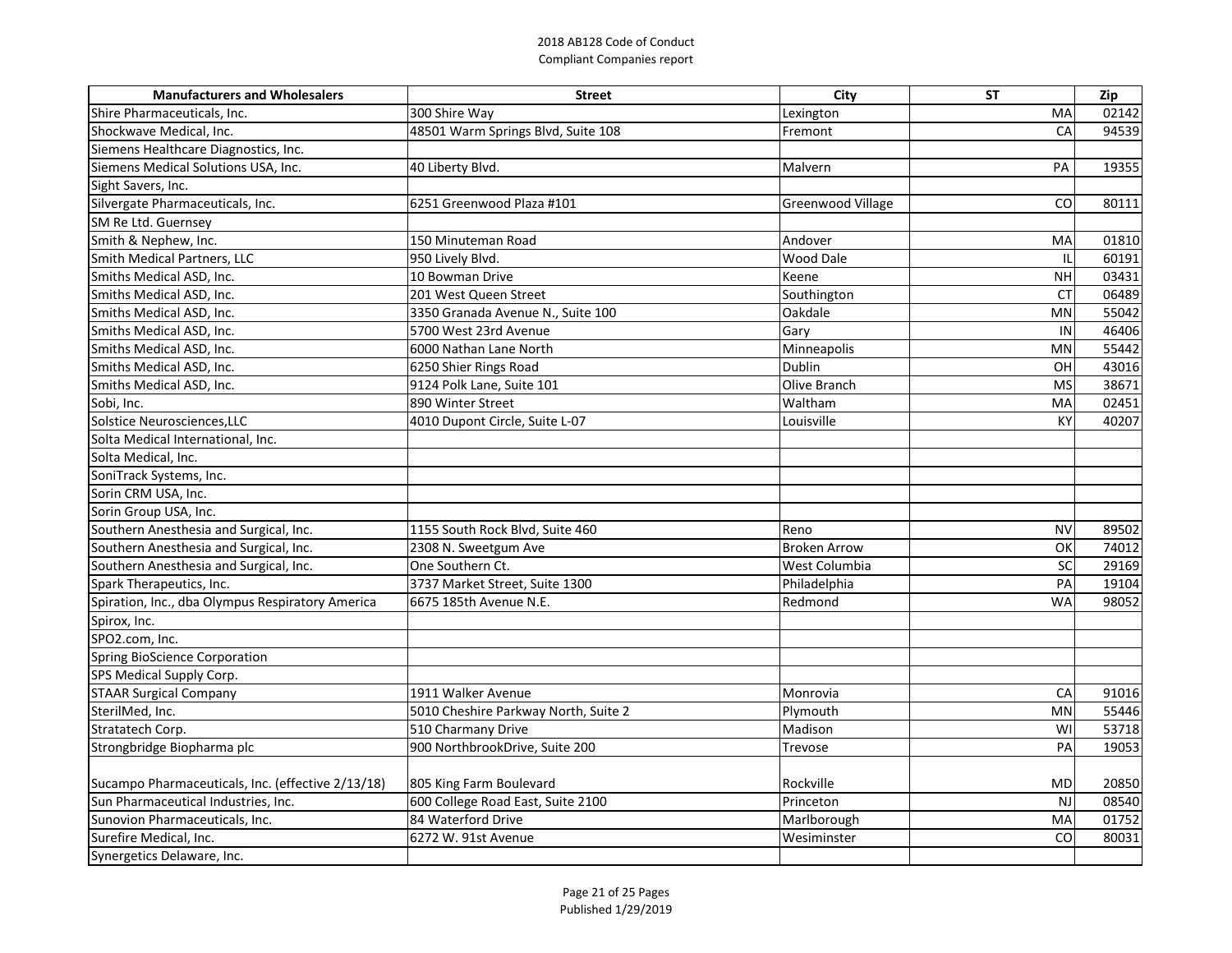| <b>Manufacturers and Wholesalers</b>                      | <b>Street</b>                                  | <b>City</b>      | <b>ST</b>       | Zip            |
|-----------------------------------------------------------|------------------------------------------------|------------------|-----------------|----------------|
| Synergetics Development Company, L.L.C. Synergetics, Inc. |                                                |                  |                 |                |
| Synergetics IP, Inc.                                      |                                                |                  |                 |                |
| Synergetics USA, Inc.                                     |                                                |                  |                 |                |
| Synergetics, Inc.                                         |                                                |                  |                 |                |
| Synthes USA Products, LLC                                 |                                                |                  |                 |                |
| Synvasive Technology, Inc.                                |                                                |                  |                 |                |
| Systagenix Wound Management Inc.                          | 12930 Interstate 10 West                       | San Antonio      | <b>TX</b>       | 78249          |
| Systagenix Wound Management, Inc.                         | 12930 Interstae 10 West                        | San Antonio      | <b>TX</b>       | 78249          |
| Tactile Systems Technology, Inc.                          | 1331 Tyler St NE Suite 200                     | Minneapolis      | <b>MN</b>       | 55413          |
| Taiho Oncology, Inc.                                      | 101 Carnegie Center, Suite 101                 | Princeton        | <b>NJ</b>       | 08540          |
| Takeda Pharmaceuticals America, Inc.                      |                                                |                  |                 |                |
| Takeda Pharmaceuticals USA, Inc.                          | One Takeda Parkway                             | Deerfield        |                 | 60015          |
| Tandem Diabetes Care, Inc.                                | 11045 Roselle Streetq                          | San Diego        | <b>CA</b>       | 92121          |
| TandemLife (Cardiac Assist)                               |                                                |                  |                 |                |
| <b>Target Therapeutics</b>                                |                                                |                  |                 |                |
| Taro Pharmaceuticals USA, Inc.                            | 3 Skyline Drive                                | Hawthorne        | <b>NY</b>       | 10532          |
| TBD-OMP, Inc. (f/k/a Obagi Medical Products, Inc.)        |                                                |                  |                 |                |
| Technolas Perfect Vision, Inc.                            |                                                |                  |                 |                |
| TEI Biosciences, Inc.                                     |                                                |                  |                 |                |
| TEI Medical, Inc.                                         |                                                |                  |                 |                |
| TerSera Therapeutics, LLC                                 | Two Conway Park, 150 N. Field Drive, Suite 195 | Lake Forest      |                 | 60045          |
| Terumo Americas Holdings, Inc.                            | 2101 Cottontail Lane                           | Somerset         | NJ              | 08873          |
| Terumo BCT, Inc.                                          | 10811 Collins Avenue                           | Lakewood         | CO <sub>1</sub> | 80215          |
| Terumo Cardiovascular Systems Corporation                 | 6200 Jackson Road                              | Ann Arbor        | MI              | 48103          |
| <b>Terumo Medical Corporation</b>                         | 2101 Cottontail Lane                           | Somerset         | <b>NJ</b>       | 08873          |
| Tesaro, Inc.                                              | 1000 Winter St. #3300                          | Waltham          | <b>MA</b>       | 02451          |
| Teva Phamaceuticals, Inc.                                 | 41 Moores Road                                 | Frazer           | PA              | 19355          |
| The Medicines Company                                     | 8 Sylvan Way                                   | Parsippany       | <b>NJ</b>       | 07054          |
| Theken Spine, LLC                                         |                                                |                  |                 |                |
| TheraCom, LLC                                             |                                                |                  |                 | 20850          |
| Therakos, Inc                                             | 1001 US Route 202                              | Raritan          | <b>NJ</b>       | 08869          |
| Theratechnologies, Inc.                                   | 2015 Peel Street, 5th Floor                    | Montreal, Quebec | Canada          | <b>H3A IT8</b> |
| ThromboGenics, Inc.                                       | 101 Wood Avenue South, Suite 610               | Iselin           | <b>NJ</b>       | 08830          |
| Tinea Pharmaceuticals, Inc.                               |                                                |                  |                 |                |
| Tolmar Pharmaceuticals, Inc.                              | 475 Half Day Road, Suite 200                   | Lincolnshire     |                 | 60069          |
| Top Rx, Inc.                                              | 2950 Brother Blvd.                             | <b>Bartlett</b>  | <b>TN</b>       | 38133          |
| Torex Medical, Inc.                                       |                                                |                  |                 |                |
| Trumpf Medical Systems, Inc.                              |                                                |                  |                 |                |
| U.S. Nuclear Corporation                                  |                                                |                  |                 |                |
| UCB BioSciences, Inc.                                     |                                                |                  |                 |                |
| UCB, Inc.                                                 | 1950 Lake Park Drive                           | Smyra            | GA              | 30080          |
| Unilens Corp. USA                                         |                                                |                  |                 |                |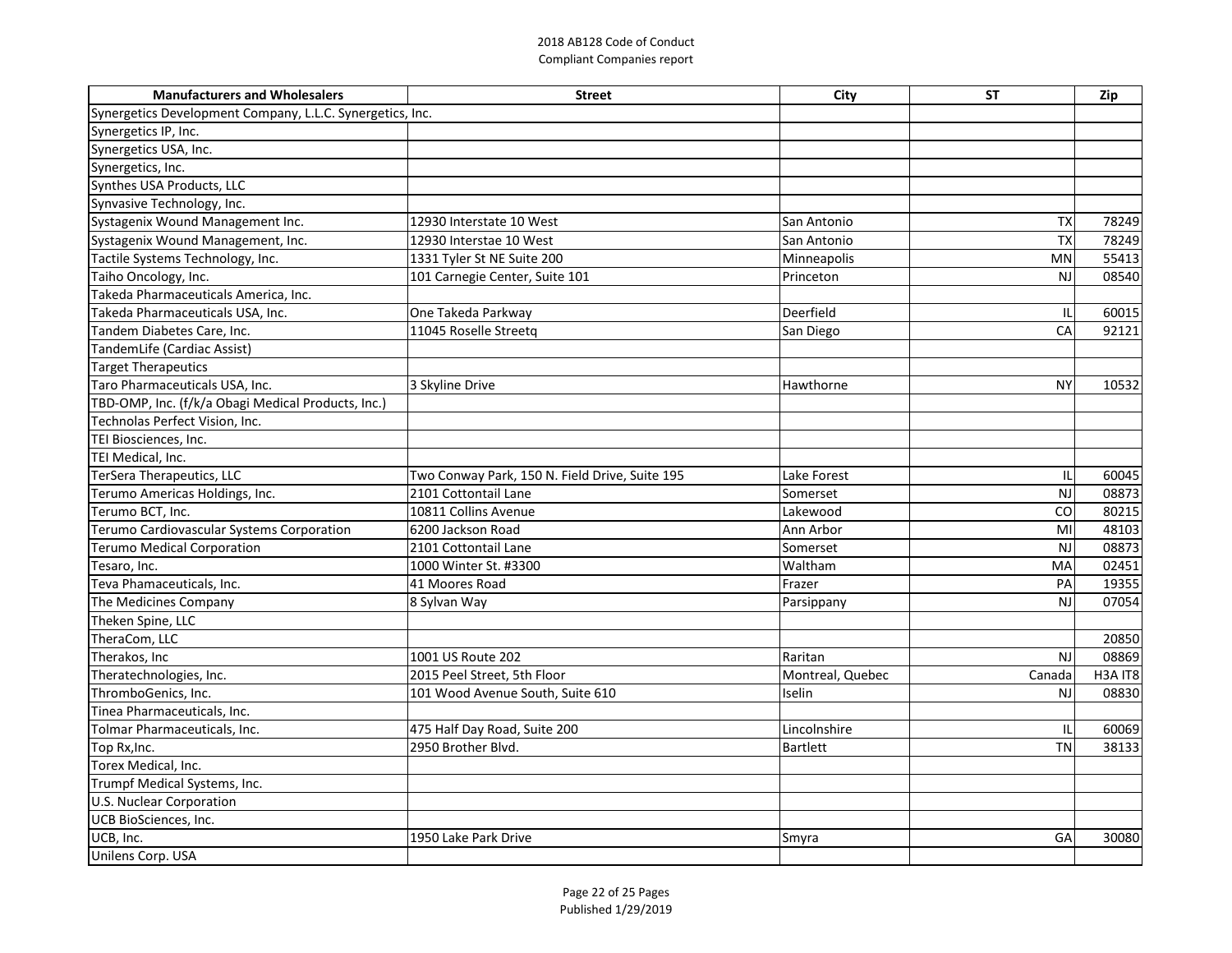| <b>Manufacturers and Wholesalers</b>                 | <b>Street</b>                   | City                  | <b>ST</b>      | Zip   |
|------------------------------------------------------|---------------------------------|-----------------------|----------------|-------|
| United Therapeutics                                  | 1110 Spring Street              | <b>Silver Spring</b>  | <b>MD</b>      | 20910 |
| Upsher-Smith Laboratories, Inc.                      | 6701 Evenstad Drive             | Maple Grove           | MN             | 55369 |
| US WorldMeds, LLC                                    | 4010 Dupont Circle, Suite L-07  | Louisville            | KY             | 40207 |
| USA Unilens Vision Inc.                              |                                 |                       |                |       |
| USA Unilens Vision Inc. Unilens Vision Sciences Inc. |                                 |                       |                |       |
| Valeant Biomedicals, Inc.                            |                                 |                       |                |       |
| Valeant M&A Sub L, LLC                               |                                 |                       |                |       |
| Valeant Pharmaceuticals                              | 700 Somerset Corporate Blvd     | Bridgewater           | <b>NJ</b>      | 08807 |
| Valeant Pharmaceuticals International                |                                 |                       |                |       |
| Valeant Pharmaceuticals North America LLC            |                                 |                       |                |       |
| Valley Wholesale Drug Co., Inc.                      | 1401 W. Fremont Street          | Stockton              | CA             | 95203 |
| Vanda Pharmaceuticals, Inc.                          | 2200 Pennsylvania Ave NW 300 E  | Washington            | D <sub>C</sub> | 20037 |
| Vapotherm, Inc.                                      | 100 Domain Drive                | Exeter                | <b>NH</b>      | 03833 |
| Varian Medical Systems, Inc.                         | 3100 Hansen Way                 | Palo Alto             | CA             | 94304 |
| Veloxis Pharmaceuticals, Inc.                        | 499 Thornall St. 3rd floor      | Edison                | NJ             | 08837 |
| Ventana Medical Systems, Inc.                        |                                 |                       |                |       |
| <b>Vericel Corporation</b>                           | 64 Sidney Street                | Cambridge             | MA             | 02139 |
| Vernalis Therapeutics, Inc. $1/1/2018 - 4/15/2018$   | 1160 Swedesford Road, Suite 100 | Berwyn                | PA             | 19312 |
| Vertex Pharmaceuticals, Inc.                         | 50 Northern Ave.                | <b>Boston</b>         | MA             | 02210 |
| Vertical Pharmaceuticals, LLC                        | 400 Crossing Blvd               | Bridgewater           | <b>NJ</b>      | 8807  |
| <b>ViiV Healthcare Company</b>                       | <b>Five Moore Drive</b>         | Research Triangle Par | <b>NC</b>      | 27709 |
| Visioncare Devices, Inc.                             |                                 |                       |                |       |
| Vivus, Inc.                                          | 351 E. Evelyn Ave.              | <b>Mountain View</b>  | CA             | 94041 |
| <b>VRX Holdco LLC</b>                                |                                 |                       |                |       |
| Vyaire Medical, Inc.                                 | 26125 N. Riverwoods Blvd.       | Mettawa               |                | 60045 |
| Welch Allyn Protocol, Inc.                           |                                 |                       |                |       |
| Welch Allyn Real Estate Holdings, LLC                |                                 |                       |                |       |
| Welch Allyn, Inc.<br>West-Ward Pharmaceuticals       |                                 |                       |                |       |
|                                                      | 401 Industrial Way West         | Eatontown             | NJ             | 07724 |
| Wilson-Cook Medical Incorporated                     |                                 |                       | TN             |       |
| Wright Medical Technology, Inc.                      | 1023 Cherry Road                | Memphis               |                | 38117 |
| Wuxi BioCanal Nano Technology Co. Ltd.               |                                 |                       |                |       |
| Xlumena, Inc.                                        |                                 |                       |                |       |
| ZB (Gibraltar) CV Holding Limited Gibraltar          |                                 |                       |                |       |
| ZB (Gibraltar) Holding Limited Gibraltar             |                                 |                       |                |       |
| ZB Cayman Island CBT 2 Ltd. Cayman Islands           |                                 |                       |                |       |
| ZB Holdings LLC                                      |                                 |                       |                |       |
| ZB Hong Kong CBT 2 Ltd. Hong Kong                    |                                 |                       |                |       |
| ZB Hong Kong Holding Ltd. Hong Kong                  |                                 |                       |                |       |
| ZB Hong Kong Ltd. Hong Kong                          |                                 |                       |                |       |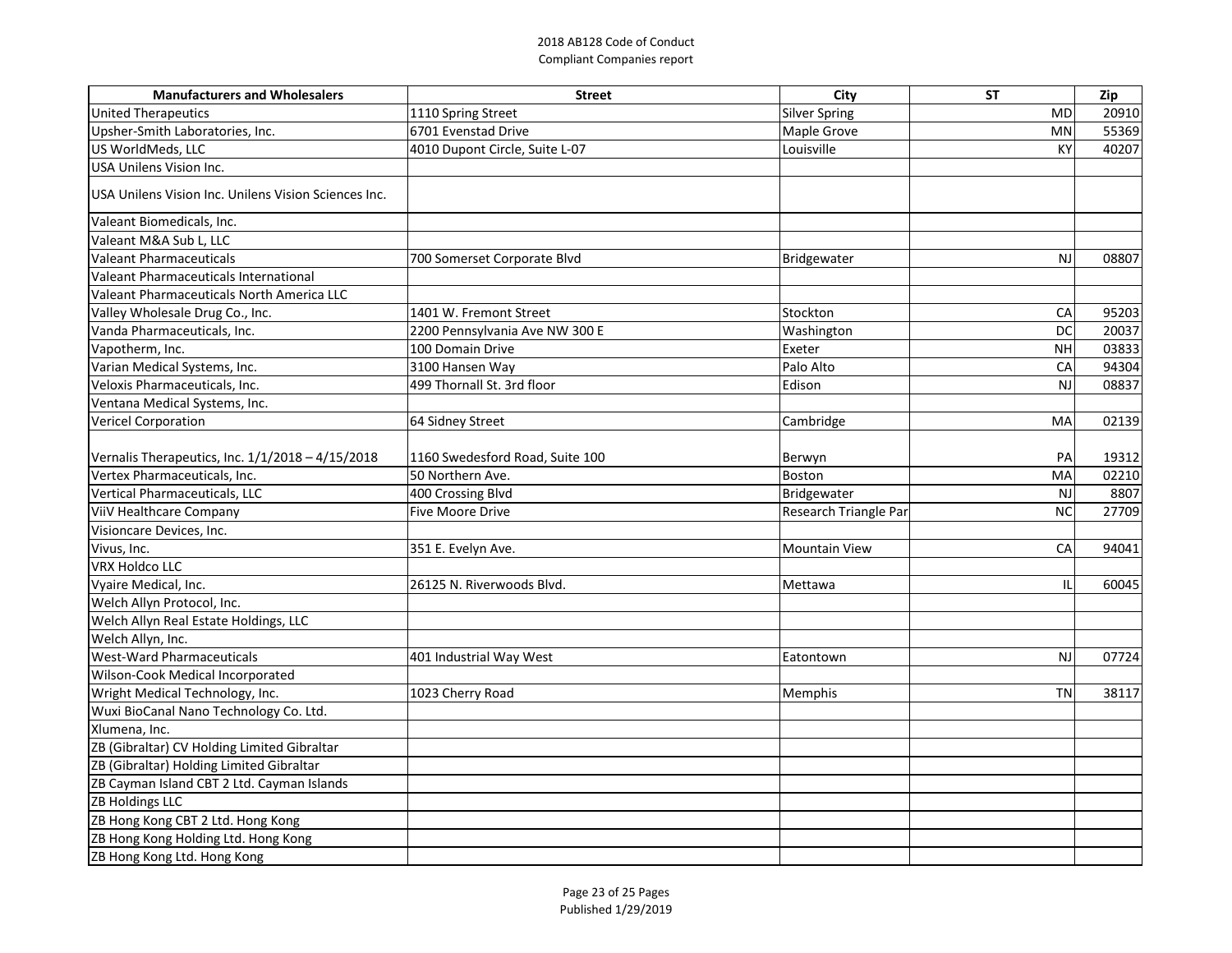| <b>Manufacturers and Wholesalers</b>                   | <b>Street</b> | City | <b>ST</b> | Zip |
|--------------------------------------------------------|---------------|------|-----------|-----|
| <b>ZB Investment Luxembourg Sarl Luxembourg</b>        |               |      |           |     |
| <b>ZB Investment Luxembourg Sarl, Luxembourg (LU),</b> |               |      |           |     |
| Winterthur Branch (branch) Switzerland                 |               |      |           |     |
| <b>ZB LHS LLC</b>                                      |               |      |           |     |
| <b>ZB Top LHS Sarl Luxembourg</b>                      |               |      |           |     |
| <b>Zfx GmbH Germany</b>                                |               |      |           |     |
| <b>Zfx Innovation GmbH Italy</b>                       |               |      |           |     |
| Zhejiang Biomet Medical Products Co. Ltd. China        |               |      |           |     |
| Zimmer (Beijing) Medical Device Manufacture Co.        |               |      |           |     |
| Ltd. China                                             |               |      |           |     |
| Zimmer (Shanghai) Medical Device Co. Ltd. China        |               |      |           |     |
| Zimmer (Shanghai) Medical International Trading Co.,   |               |      |           |     |
| Ltd. China                                             |               |      |           |     |
| Zimmer, Inc. dba Zimmer Biomet, dba Zimmer             |               |      |           |     |
| Biomet Corporate Services (Forced), dba Z Hotel        |               |      |           |     |
| Zimmer Asia (HK) Ltd. Hong Kong                        |               |      |           |     |
| Zimmer Australia Holding Pty. Ltd. Australia           |               |      |           |     |
| Zimmer Austria GmbH Austria                            |               |      |           |     |
| Zimmer Biomet Asia Holding B.V. Netherlands            |               |      |           |     |
| Zimmer Biomet C.V. Netherlands                         |               |      |           |     |
| Zimmer Biomet Canada, Inc. Canada                      |               |      |           |     |
| Zimmer Biomet CBT 2 China                              |               |      |           |     |
| Zimmer Biomet CBT China                                |               |      |           |     |
| Zimmer Biomet CMF and Thoracic, LLC, dba Biomet        |               |      |           |     |
| Microfixation                                          |               |      |           |     |
| Zimmer Biomet Dental K.K. Japan                        |               |      |           |     |
| Zimmer Biomet Finance US Holdings, Inc.                |               |      |           |     |
| Zimmer Biomet LHS-1 Sarl Luxembourg                    |               |      |           |     |
| Zimmer Biomet Spine, Inc. dba Lanx                     |               |      |           |     |
| Zimmer Biomet Taiwan Co., Ltd. Taiwan                  |               |      |           |     |
| Zimmer Biomet US 2 Holdings, Inc.                      |               |      |           |     |
| Zimmer BVBA Belgium                                    |               |      |           |     |
| Zimmer Caribe, LLC                                     |               |      |           |     |
| Zimmer Cayman Islands Holding Co. Ltd. Cayman          |               |      |           |     |
| Islands                                                |               |      |           |     |
| Zimmer CBT II Holdings, Inc.                           |               |      |           |     |
| Zimmer CEP USA Holdings Co.                            |               |      |           |     |
| Zimmer CEP USA, Inc.                                   |               |      |           |     |
| Zimmer CIS Ltd. Russia                                 |               |      |           |     |
| Zimmer Columbia SAS Columbia                           |               |      |           |     |
| Zimmer Co-Op Holdings, LLC                             |               |      |           |     |